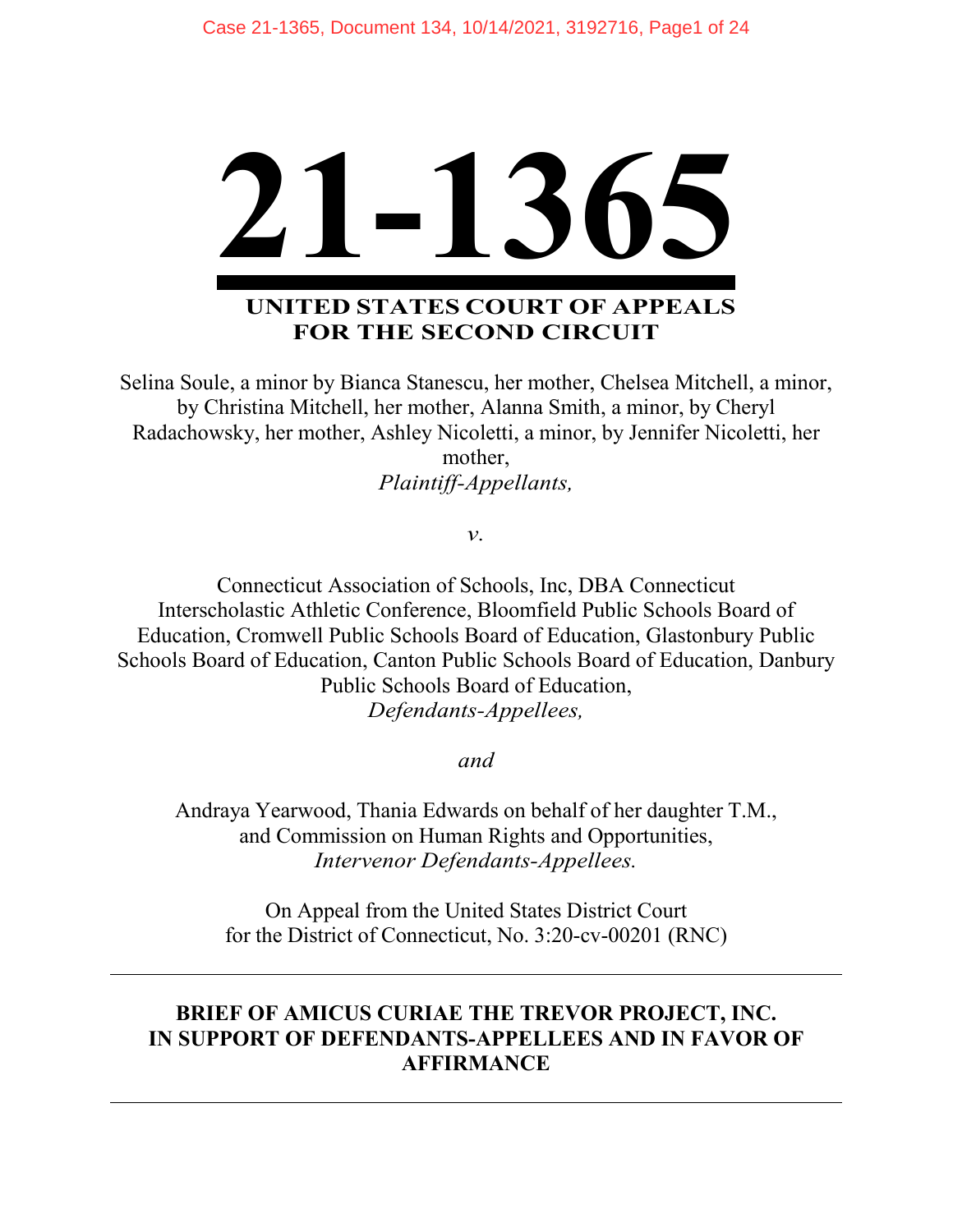Shireen Barday GIBSON, DUNN & CRUTCHER LLP 200 Park Avenue New York, NY 10166-0193 Telephone: 212.351.2621 Facsimile: 212.817.9421 E-mail: SBarday@gibsondunn.com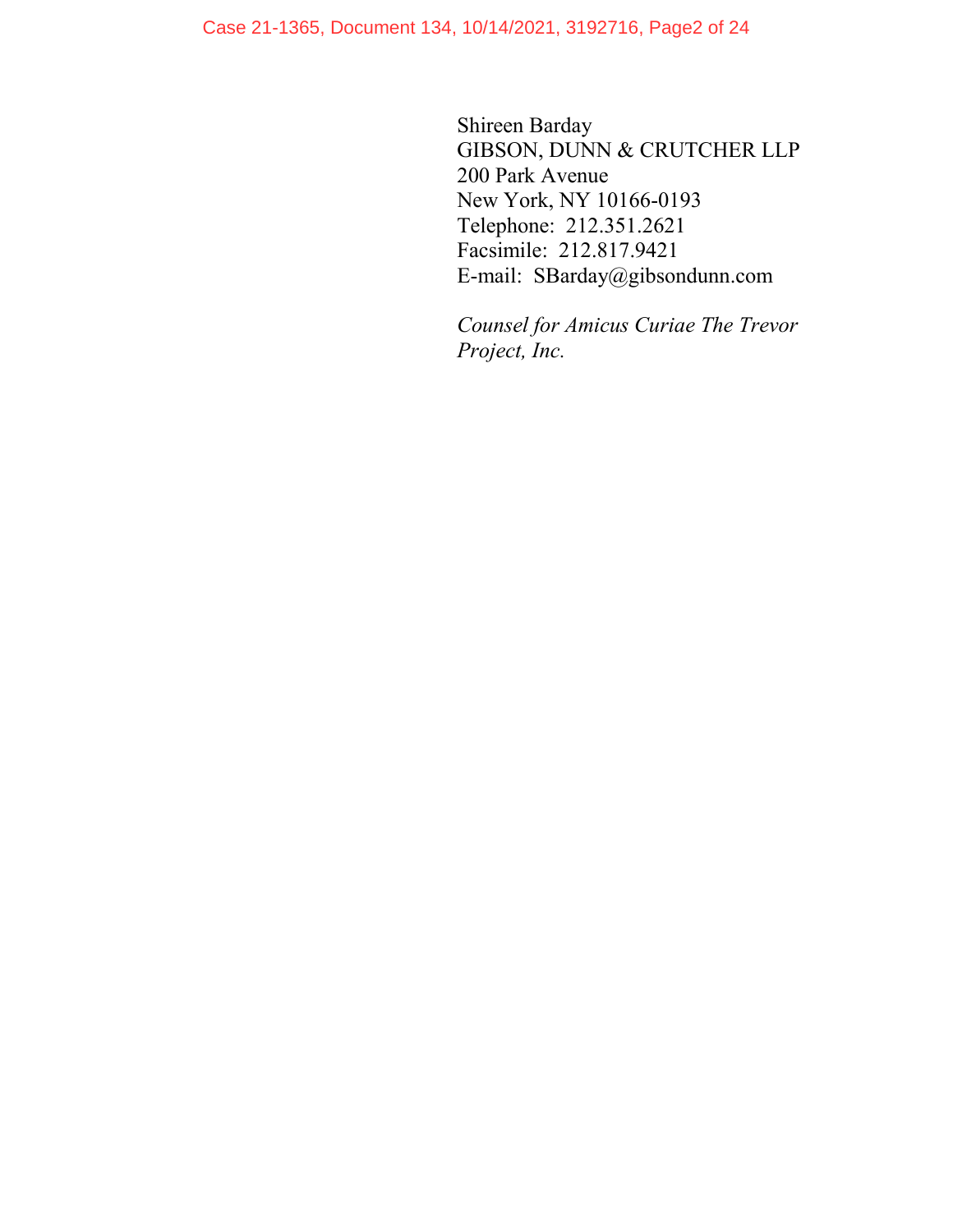### **CORPORATE DISCLOSURE STATEMENT**

Pursuant to Federal Rules of Appellate Procedure 26.1 and 29(a)(4)(A), the undersigned counsel certifies that The Trevor Project, Inc. ("The Trevor Project") is a 501(c)(3) organization. The Trevor Project does not have a parent corporation. The Trevor Project is not a publicly traded company, and no publicly held corporation owns 10% or more of its stock.

Dated: October 12, 2021 Respectfully submitted,

By: */s/ Shireen Barday* Shireen Barday GIBSON, DUNN & CRUTCHER LLP 200 Park Avenue New York, NY 10166-0193 Telephone: 212.351.2621 Facsimile: 212.817.9421 E-mail: SBarday@gibsondunn.com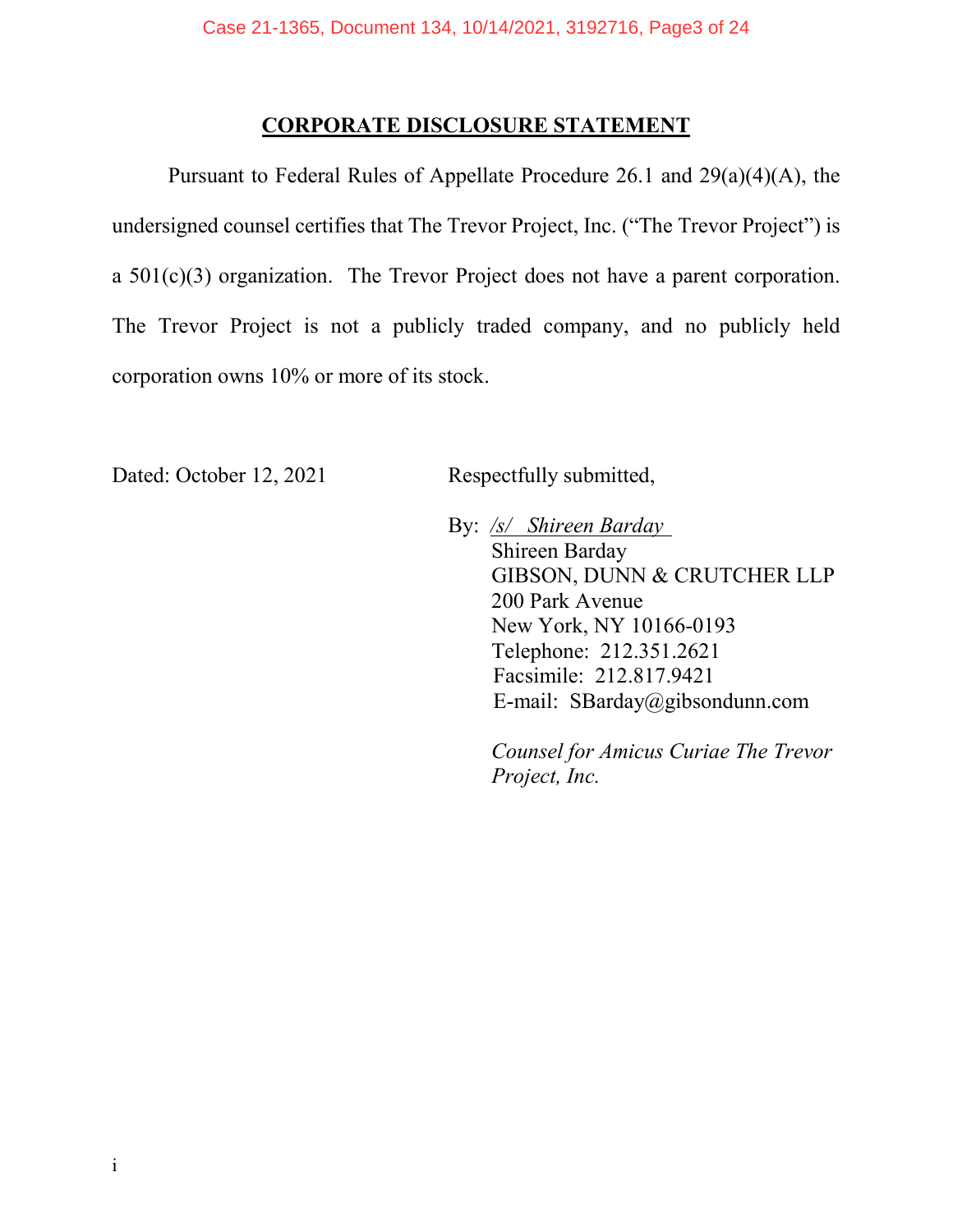# **TABLE OF CONTENTS**

| I. Inclusive and Equitable Policies and Laws Benefit Transgender                                                                  |  |
|-----------------------------------------------------------------------------------------------------------------------------------|--|
| II. Allowing Transgender Youth Access to Participation on Sports<br>Teams That Correspond with Their Gender Identities Provides a |  |
|                                                                                                                                   |  |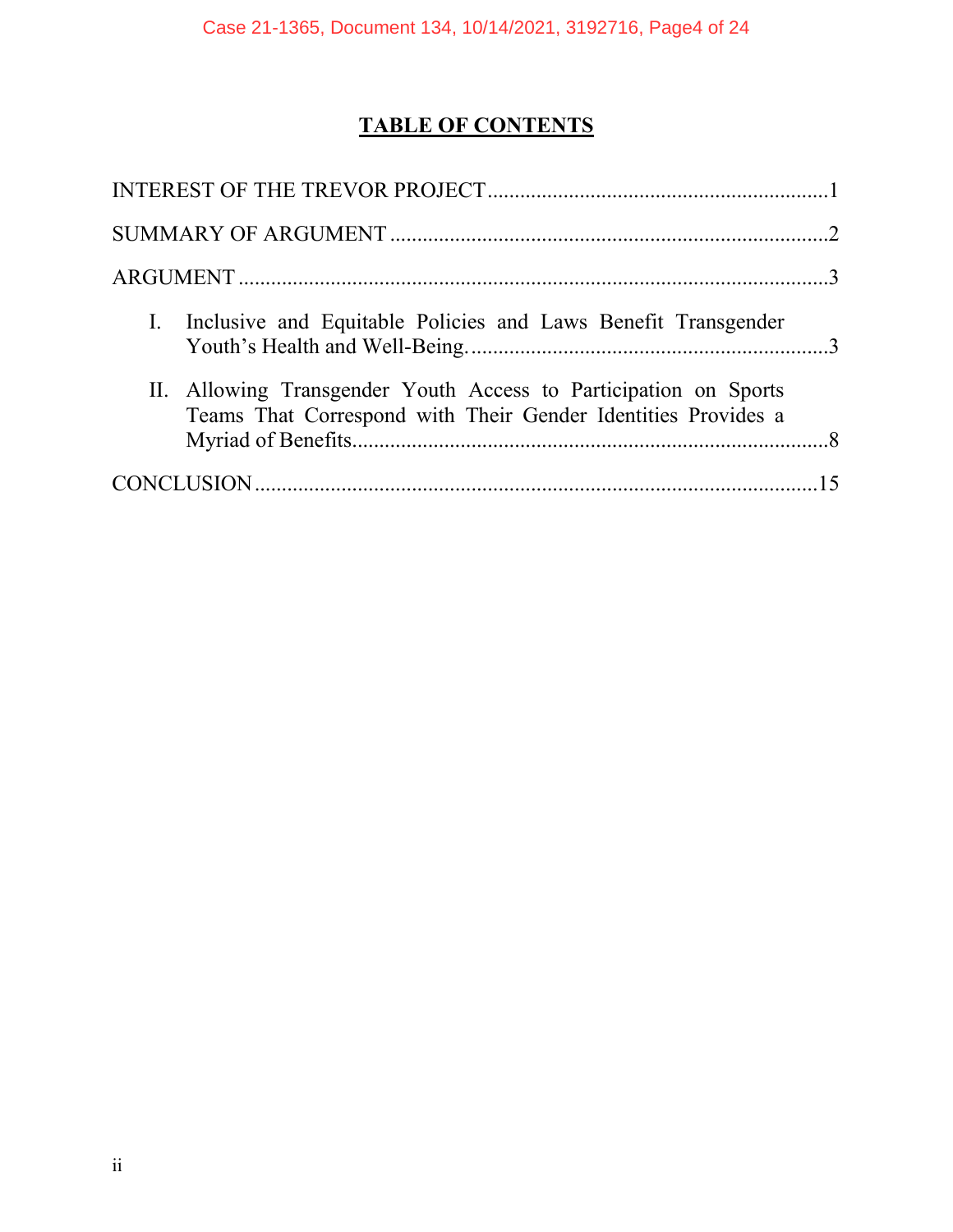# **TABLE OF AUTHORITIES**

#### $Page(s)$

# **Cases**

| Edmo v. Corizon, Inc.,                                                                                                                                                            |  |
|-----------------------------------------------------------------------------------------------------------------------------------------------------------------------------------|--|
| F.V. v. Barron,                                                                                                                                                                   |  |
| Grimm. v. Gloucester Cty. Sch. Bd.,                                                                                                                                               |  |
| <i>Parents for Privacy v. Barr,</i>                                                                                                                                               |  |
| <b>Other Authorities</b>                                                                                                                                                          |  |
| Erin C. Wilson et al., The impact of discrimination on the mental<br>health of trans*female youth and the protective effect of parental<br>$sumort$ 20 AIDS AND BEHAVIOR 1 (2016) |  |

| $\frac{1}{2}$                                                                                                                                  |  |
|------------------------------------------------------------------------------------------------------------------------------------------------|--|
|                                                                                                                                                |  |
| Executive Office of the President, <i>Executive Order 13988: Preventing</i><br>and Combating Discrimination on the Basis of Gender Identity or |  |
| Sexual Orientation, 86(14) Federal Register 7023–25 (2021),                                                                                    |  |
| https://www.federalregister.gov/documents/2021/01/25/2021-                                                                                     |  |
| 01761/preventing-and-combating-discrimination-on-the-basis-of-                                                                                 |  |
|                                                                                                                                                |  |

| GLAAD Media Reference Guide - Transgender, GLAAD,         |  |
|-----------------------------------------------------------|--|
| GLSEN, The 2019 National School Climate Survey (2020),    |  |
| https://www.glsen.org/sites/default/files/2020-11/NSCS19- |  |
|                                                           |  |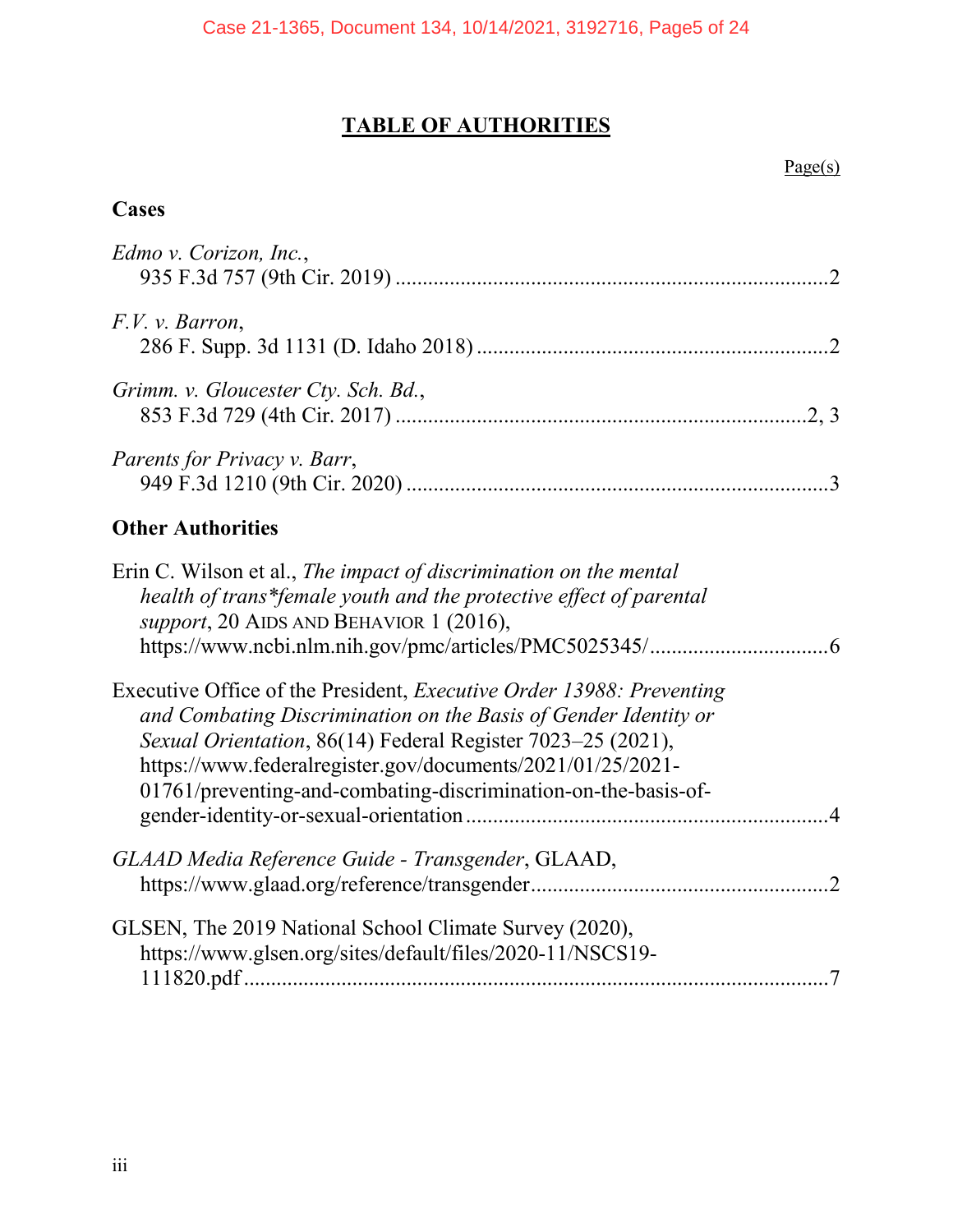# Case 21-1365, Document 134, 10/14/2021, 3192716, Page6 of 24

## **TABLE OF AUTHORITIES (continued)**

| Joanna Almeida et al., <i>Emotional Distress Among LGBT Youth: The</i><br>Influence of Perceived Discrimination Based on Sexual<br>Orientation, 38 J. YOUTH & ADOLESCENCE 1001 (2009),<br>https://www.ncbi.nlm.nih.gov/pmc/articles/PMC3707280/pdf/nihm                                     | Page(s) |
|---------------------------------------------------------------------------------------------------------------------------------------------------------------------------------------------------------------------------------------------------------------------------------------------|---------|
| Kristina R. Olson et al., Mental Health of Transgender Children Who<br>Are Supported in Their Identities, 137 PEDIATRICS 1 (2016),<br>https://pediatrics.aappublications.org/content/pediatrics/137/3/e201                                                                                  |         |
| Myeshia Price-Feeney, Amy E. Green, and Samuel Dorison,<br>Understanding the Mental Health of Transgender and Nonbinary<br>Youth, 66 J. Adolescent Health 684 (2020),                                                                                                                       |         |
| Stephen T. Russell, Amanda M. Pollit, Gu Li, and Arnold H.<br>Grossman, Chosen Name Use Is Linked to Reduced Depressive<br>Symptoms, Suicidal Ideation, and Suicidal Behavior Among                                                                                                         |         |
| Think Progress, Transgender people turned to safety hotlines in<br>droves in response to Trump's erasure memo (Oct. 30, 2018),<br>https://archive.thinkprogress.org/trans-erasure-memo-causes-spike-                                                                                        |         |
| The Trevor Project, National Survey on LGBTQ Youth Mental Health<br>(2021), https://www.thetrevorproject.org/wp-<br>content/uploads/2021/05/The-Trevor-Project-National-Survey-                                                                                                             |         |
| The Trevor Project, New Data Illuminates Mental Health Concerns<br>Among Texas' Transgender Youth Amid Record Number of Anti-<br>Trans Bills (Sept. 27, 2021),<br>https://www.thetrevorproject.org/blog/new-data-illuminates-<br>mental-health-concerns-among-texas-transgender-youth-amid- |         |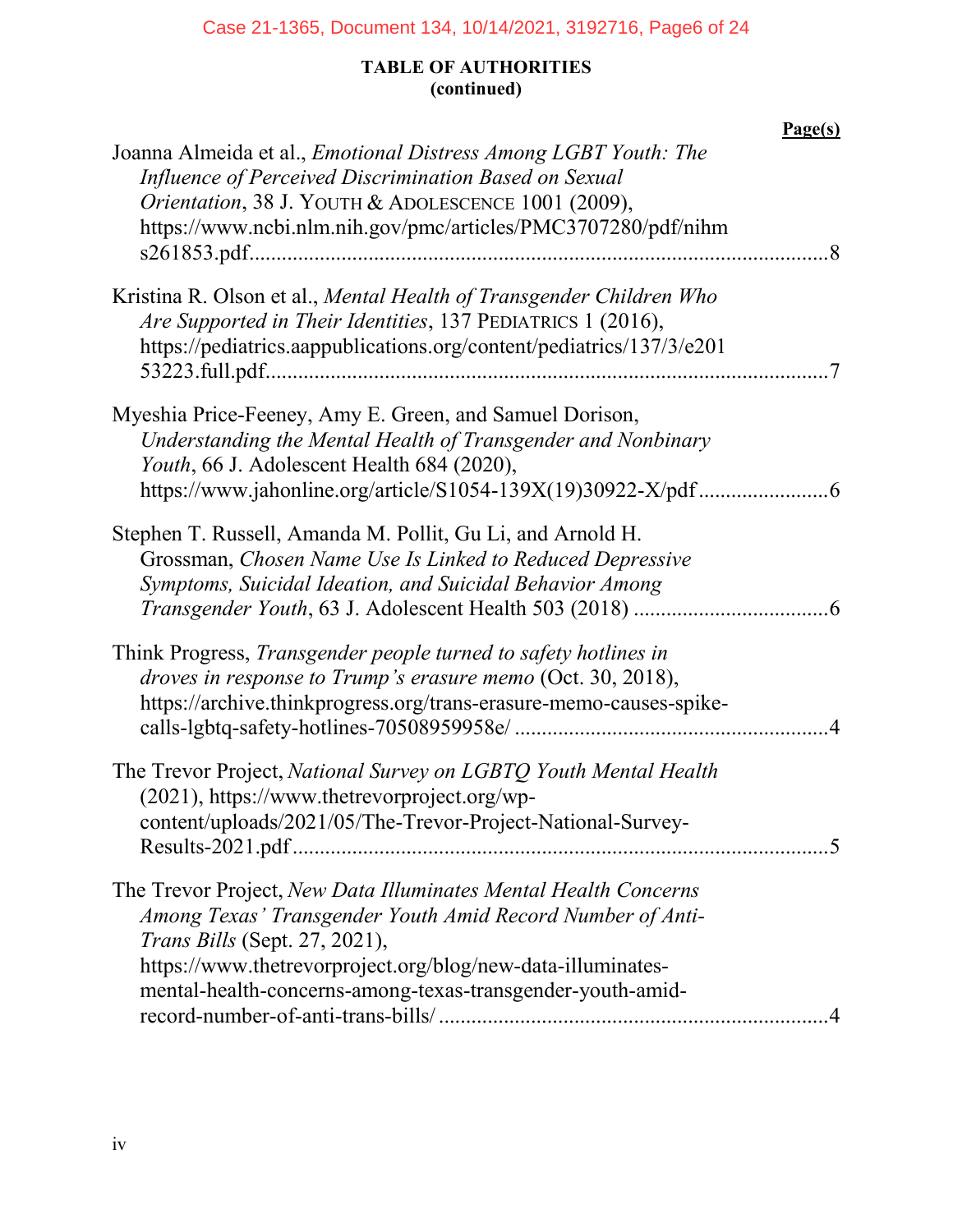## Case 21-1365, Document 134, 10/14/2021, 3192716, Page7 of 24

## **TABLE OF AUTHORITIES (continued)**

| Page(s)                                                                                                                                                                                                                                                                    |  |
|----------------------------------------------------------------------------------------------------------------------------------------------------------------------------------------------------------------------------------------------------------------------------|--|
| The Trevor Project, Research Brief: Accepting Adults Reduce Suicide<br>Attempts Among LGBTO Youth (June 27, 2019),<br>https://www.thetrevorproject.org/2019/06/27/research-brief-<br>accepting-adults-reduce-suicide-attempts-among-lgbtq-youth/11                         |  |
| The Trevor Project, Research Brief: The Well-Being of LGBTO Youth<br><i>Athletes</i> (Aug. 31, 2020),<br>https://www.thetrevorproject.org/research-briefs/the-well-being-of-<br>.9, 10                                                                                     |  |
| The Trevor Project, The Trevor Project Research Brief: LGBTO & Gender-<br>Affirming Spaces (Dec. 2020),<br>https://www.thetrevorproject.org/2020/12/03/research-brief-lgbtq-gender-<br>affirming-<br>spaces/#:~:text=Affirming%20environments%20are%20associated%20with,a% |  |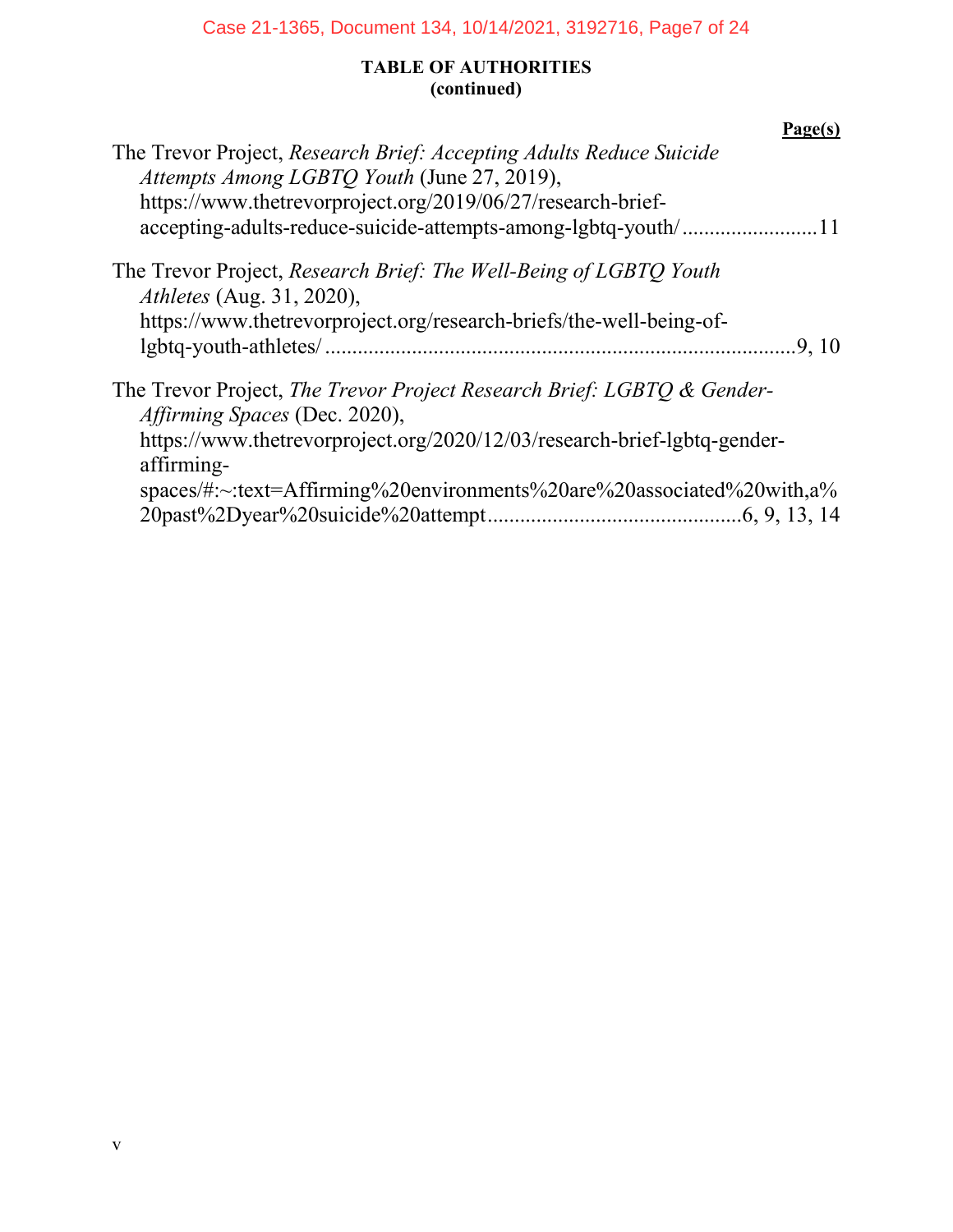### **INTEREST OF THE TREVOR PROJECT**

<span id="page-7-0"></span>Founded in 1998, The Trevor Project, Inc. ("The Trevor Project") is the nation's largest lesbian, gay, bisexual, transgender, queer, and questioning ("LGBTQ") youth crisis intervention and suicide prevention organization. It is the only nationwide organization that offers accredited, free, and confidential phone, instant message, and text messaging crisis intervention services for LGBTQ youth. These services are used by thousands of individuals each month. Through analyzing and evaluating data obtained from these services and conducting national surveys, The Trevor Project produces innovative research and insights that bring new knowledge, with clinical implications, regarding issues affecting LGBTQ youth.

The Trevor Project has a special interest in supporting state actions premised on preventing discrimination against the transgender youth it serves. For decades, The Trevor Project has worked firsthand with transgender youth, many of whom have shared the joy of being able to participate in school sports in a manner that is consistent with their gender identity as well as the pain and stigma of being excluded. The Trevor Project is therefore uniquely aware of the lifesaving effect that inclusive and equitable policies like that of the Connecticut Interscholastic Athletic Conference can have on transgender youth, and can provide a critical perspective for

1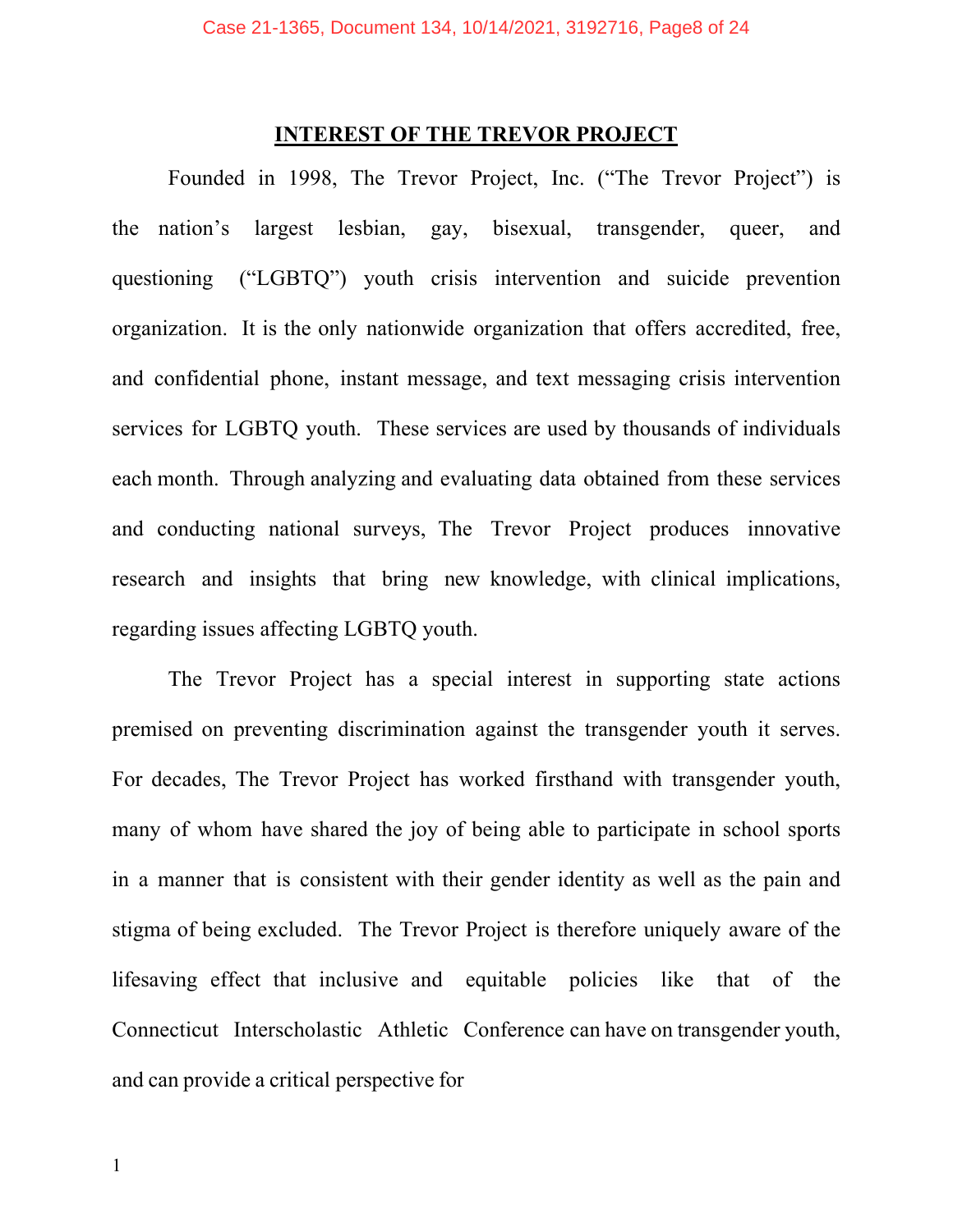the Court regarding the health and wellness benefits that would continue to flow to transgender youth if the District Court's decision is affirmed.<sup>[1](#page-8-5)</sup>

# **SUMMARY OF ARGUMENT**

<span id="page-8-0"></span>Transgender people, meaning people whose gender identity<sup>[2](#page-8-6)</sup> differs from their sex assigned at birth, have "traditionally been unrecognized, unrepresented, and unprotected."[3](#page-8-7) Enforcement of the transgender participation policy of the Connecticut Interscholastic Athletic Conference ("CIAC") allows transgender youth to continue participating in high school athletics—an activity that for many is a hallmark of the educational experience—consistent with their gender identity. Affirming the District Court's order will ensure that transgender youth continue to have an equal opportunity to participate in and enjoy the health and wellness benefits from sports participation.

<span id="page-8-5"></span> <sup>1</sup> No party's counsel authored this brief in whole or in part. No party or party's counsel contributed money that was intended to fund preparing or submitting this brief. No person other than amicus curiae, its members, or its counsel contributed money that was intended to fund preparing or submitting the brief. All parties have consented to the filing of this brief.

<span id="page-8-6"></span><span id="page-8-4"></span><span id="page-8-1"></span><sup>&</sup>lt;sup>2</sup> The term "gender identity" refers to an individual's "deeply felt, inherent sense of their gender." *Edmo v. Corizon, Inc.*, 935 F.3d 757, 768 (9th Cir. 2019). An individual's gender identity is durable and cannot be changed by medical intervention. *See GLAAD Media Reference Guide - Transgender*, GLAAD, https://www.glaad.org/reference/transgender. Cisgender individuals have a gender identity aligning with the sex assigned at birth. *Id.*

<span id="page-8-7"></span><span id="page-8-3"></span><span id="page-8-2"></span><sup>3</sup> *Grimm. v. Gloucester Cty. Sch. Bd.*, 853 F.3d 729, 730 (4th Cir. 2017) (Davis, J., concurring); *see also F.V. v. Barron*, 286 F. Supp. 3d 1131, 1145 (D. Idaho 2018) ("[T]ransgender people are unarguably a politically vulnerable minority.").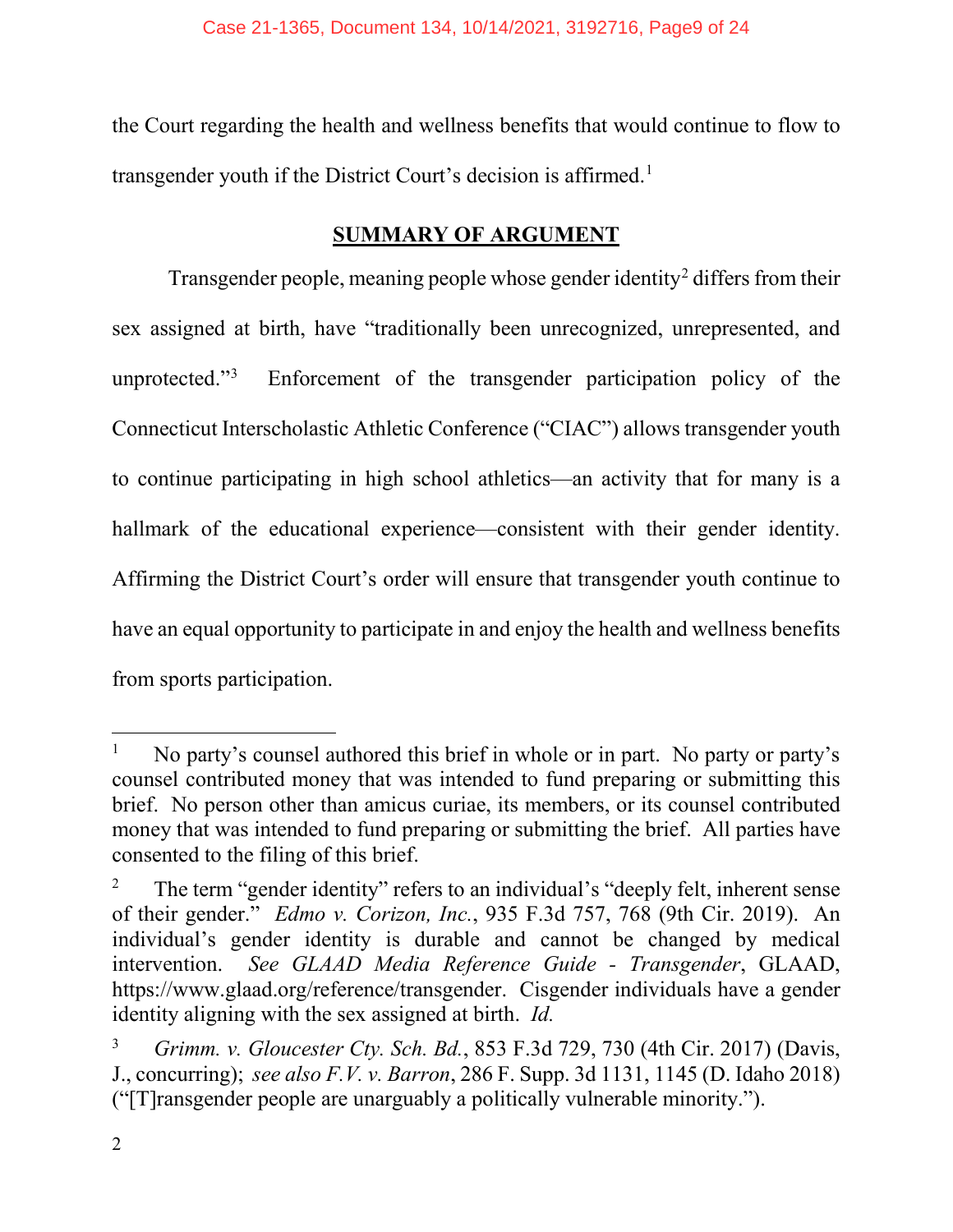The Trevor Project's daily experiences with transgender youth, corroborated by years of research, confirm that policies allowing transgender youth to have an equal opportunity to join sports teams that align with who they are provide a myriad of benefits to their mental and physical health and wellbeing. In sharp contrast, denying transgender youth this opportunity is a serious form of discrimination, which sends a harmful message of stigmatization and exclusion and deprives transgender youth of the physical, psychological, and emotional benefits of school sports. The Trevor Project therefore urges the Court to affirm the District Court's order in favor of Defendants-Appellees.

# **ARGUMENT**

# <span id="page-9-1"></span><span id="page-9-0"></span>**I. Inclusive and Equitable Policies and Laws Benefit Transgender Youth's Health and Well-Being.**

By their inclusive nature, policies and laws like that of the CIAC help remove the stigma that transgender youth—a group that already experiences significant harassment and discrimination—routinely face.<sup>[4](#page-9-4)</sup> Equitable participation policies like that of the CIAC are inherently beneficial to transgender youth as those policies ensure that transgender youth are included and therefore send the positive message that those athletes are deserving of respect and equal opportunity.<sup>[5](#page-9-5)</sup> The Biden

<span id="page-9-4"></span><span id="page-9-2"></span> <sup>4</sup> *See Grimm*, 972 F.3d at 610–12.

<span id="page-9-5"></span><span id="page-9-3"></span><sup>5</sup> *See, e.g.*, *Parents for Privacy v. Barr*, 949 F.3d 1210, 1239 n.21 (9th Cir. 2020) (recognizing the government's interest in "assuring that [transgender youth] do not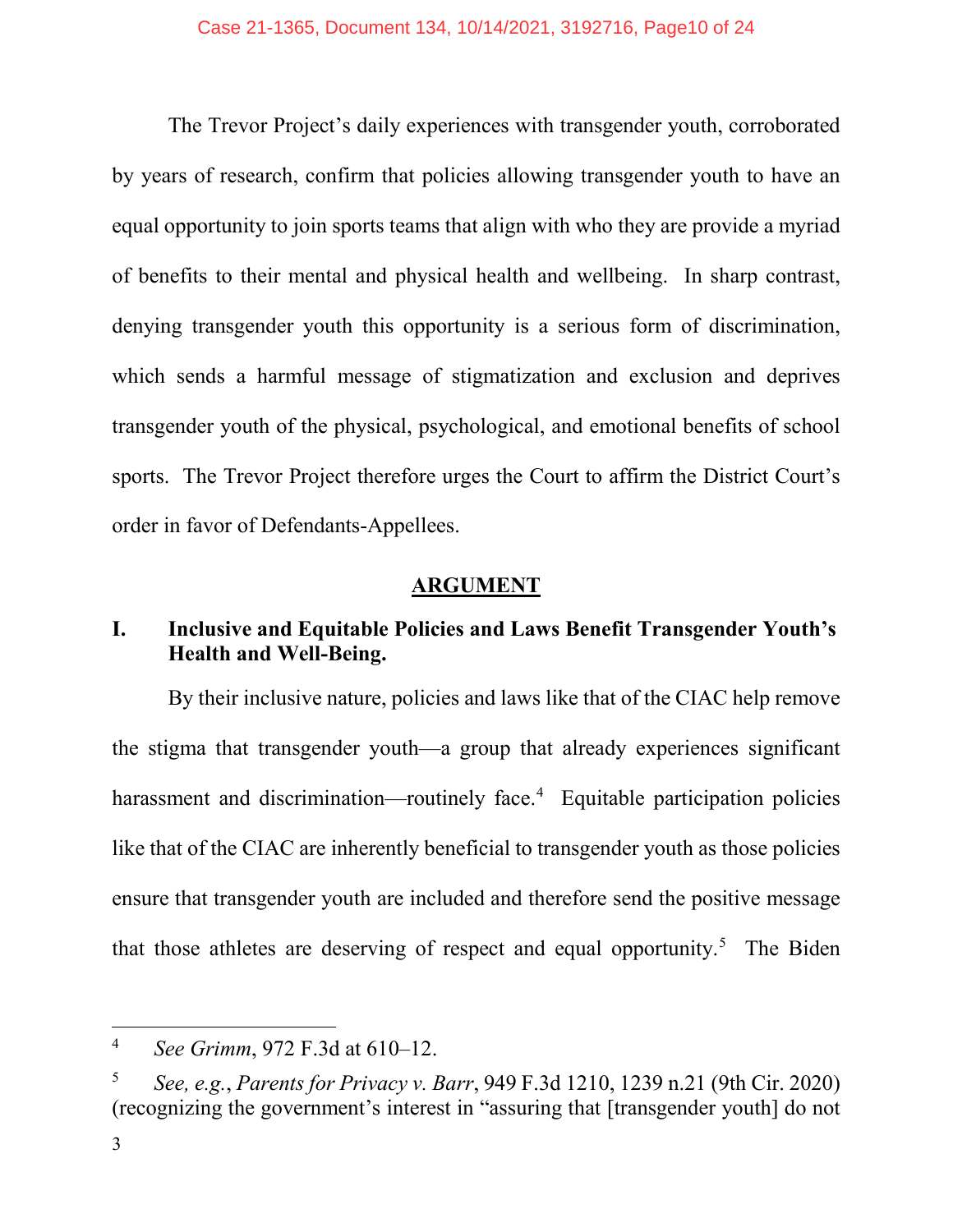Administration recently interpreted the U.S. Supreme Court's decision in *Bostock v. Clayton County* as prohibiting discrimination under Title IX on the basis of gender identity and extended Title IX's protections to the context of school sports participation.<sup>[6](#page-10-3)</sup> The Trevor Project's telephone lifeline and chat and messaging crisis services are routinely contacted by transgender youth expressing the positive impact of sports participation as well as the heartbreaking effects of exclusion. Further, The Trevor Project has seen increases in crisis contacts from transgender youth when harmful and disparaging rhetoric is used against transgender people.<sup>[7](#page-10-4)</sup> This year alone, The Trevor Project received more than 3,900 crisis contacts (through calls, texts, and chats) from transgender or nonbinary youth in Texas—an increase of 150 percent over the same time period the prior year—during a season where high-profile bills that would prohibit transgender youth from participating were being debated.<sup>[8](#page-10-5)</sup>

 $\overline{a}$ 

suffer the stigmatizing injury of discrimination by being denied access to multi-user bathrooms that match their gender identity").

<span id="page-10-3"></span><span id="page-10-0"></span><sup>6</sup> Executive Office of the President, *Executive Order 13988: Preventing and Combating Discrimination on the Basis of Gender Identity or Sexual Orientation*, 86(14) Federal Register 7023–25 (2021),

https://www.federalregister.gov/documents/2021/01/25/2021-01761/preventingand-combating-discrimination-on-the-basis-of-gender-identity-or-sexualorientation.

<span id="page-10-4"></span><span id="page-10-1"></span><sup>7</sup> Think Progress, *Transgender people turned to safety hotlines in droves in response to Trump's erasure memo* (Oct. 30, 2018), https://archive.thinkprogress.org/trans-erasure-memo-causes-spike-calls-lgbtqsafety-hotlines-70508959958e/.

<span id="page-10-5"></span><span id="page-10-2"></span><sup>8</sup> The Trevor Project, *New Data Illuminates Mental Health Concerns Among Texas' Transgender Youth Amid Record Number of Anti-Trans Bills* (Sept. 27,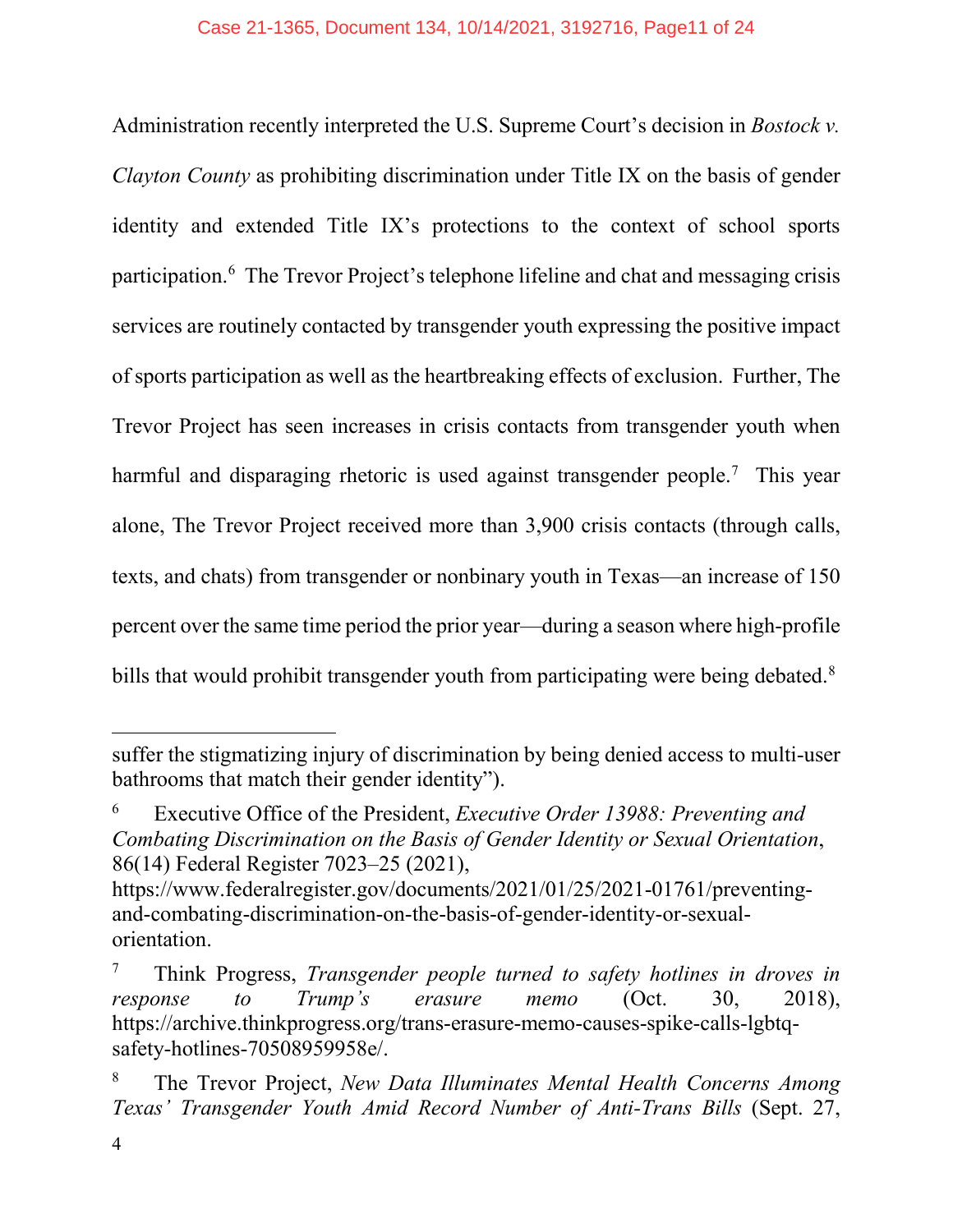The Trevor Project documented the empirical impact of affirming policies and environments on transgender youth through a national cross-sectional survey of nearly 35,000 LGBTQ youth between the ages of 13 and 24, with over a third of respondents identifying as transgender and/or nonbinary.<sup>[9](#page-11-0)</sup> It is one of the largest and most diverse surveys of LGBTQ youth mental health ever conducted.<sup>[10](#page-11-1)</sup> Of the LGBTQ youth surveyed, 75% reported that they had experienced discrimination based on their sexual orientation or gender identity.<sup>11</sup> Nevertheless, the survey revealed a clear link between affirming support and a decreased risk of suicide: LGBTQ youth who had access to spaces that affirmed their sexual orientation and gender identity reported *lower rates* of attempting suicide.[12](#page-11-3) Similarly, an earlier study conducted by The Trevor Project surveyed over 40,000 LGBTQ youth between December 2019 and March 2020 and found that those who reported having at least one gender-affirming space had 25% reduced odds of reporting a suicide

 $\overline{a}$ 

<sup>2021),</sup> https://www.thetrevorproject.org/blog/new-data-illuminates-mental-healthconcerns-among-texas-transgender-youth-amid-record-number-of-anti-trans-bills/.

<span id="page-11-0"></span><sup>9</sup> The Trevor Project, *National Survey on LGBTQ Youth Mental Health* (2021), https://www.thetrevorproject.org/wp-content/uploads/2021/05/The-Trevor-Project-National-Survey-Results-2021.pdf [hereinafter Trevor Project National Survey].

<span id="page-11-1"></span> $10$  *Id.* at 1.

<span id="page-11-2"></span> $11$  *Id.* at 2.

<span id="page-11-3"></span><sup>12</sup> *Id.*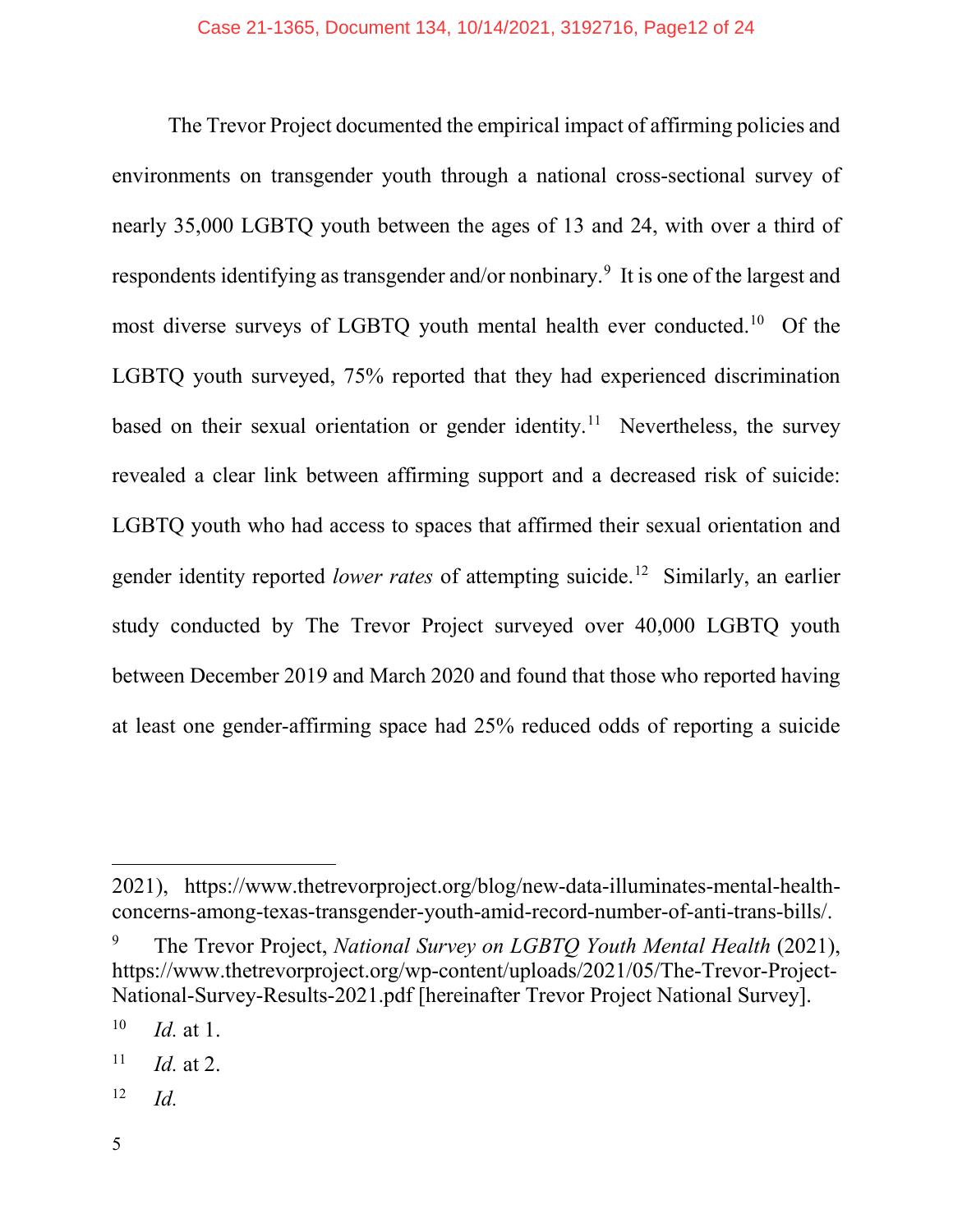attempt in the past year.<sup>[13](#page-12-1)</sup> While only 55% of transgender and non-binary youth reported that their school was gender-affirming, gender-affirming schools had the strongest association with reduced suicide attempts and reduced the odds of reporting a suicide attempt by 34%.<sup>[14](#page-12-2)</sup> These findings clearly demonstrate the benefits that affirming school environments have on a group of youth that faces widespread institutional and daily discrimination.

The Trevor Project's findings are corroborated in peer-reviewed research. Several studies similarly detail the importance of inclusive and affirming policies, programs, and environments for transgender and nonbinary youth's health and wellbeing.<sup>15</sup> Research from GLSEN's 2019 School Climate Survey further

<span id="page-12-1"></span> <sup>13</sup> The Trevor Project, *The Trevor Project Research Brief: LGBTQ & Gender-Affirming Spaces* (Dec. 2020), https://www.thetrevorproject.org/2020/12/03/research-brief-lgbtq-genderaffirming-

spaces/#:~:text=Affirming%20environments%20are%20associated%20with,a%20 past%2Dyear%20suicide%20attempt.

<span id="page-12-2"></span><sup>14</sup> *Id.*

<span id="page-12-3"></span><span id="page-12-0"></span><sup>15</sup> *See* Myeshia Price-Feeney, Amy E. Green, and Samuel Dorison, *Understanding the Mental Health of Transgender and Nonbinary Youth*, 66 J. Adolescent Health 684, 689–90 (2020), https://www.jahonline.org/article/S1054- 139X(19)30922-X/pdf; Stephen T. Russell, Amanda M. Pollit, Gu Li, and Arnold H. Grossman, *Chosen Name Use Is Linked to Reduced Depressive Symptoms, Suicidal Ideation, and Suicidal Behavior Among Transgender Youth*, 63 J. Adolescent Health 503, 503–05 (2018) (finding that when adjusted for personal characteristics and social support, chosen name usage in multiple contexts is associated with lower depression, suicidal ideation, and suicidal behavior); Erin C. Wilson et al., *The impact of discrimination on the mental health of trans\*female*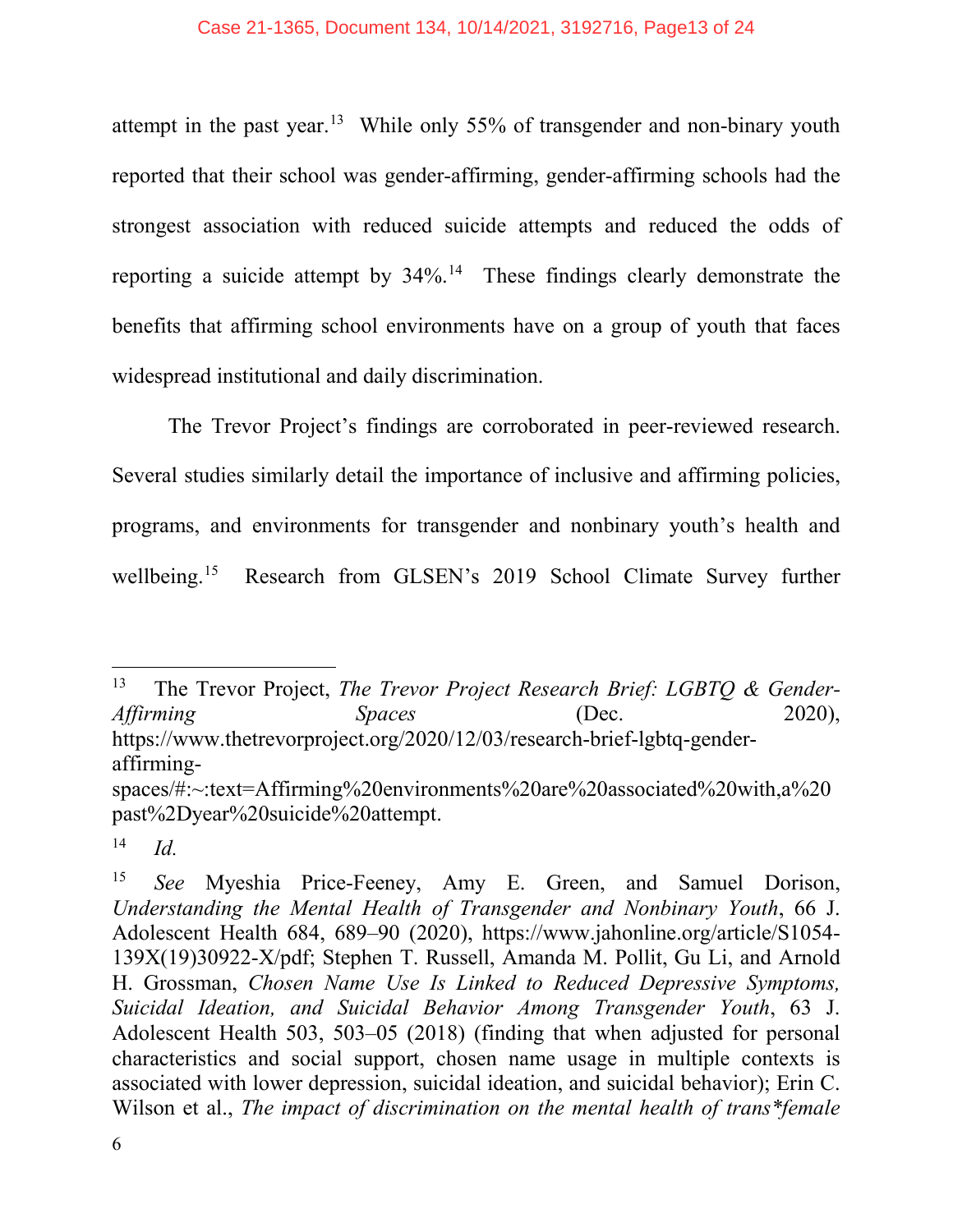### Case 21-1365, Document 134, 10/14/2021, 3192716, Page14 of 24

corroborates The Trevor Project's findings, revealing that 59.1% of LGBTQ students reported experiencing LGBTQ-related discriminatory policies or practices at school, and that LGBTQ students who did not experience LGBTQ-related discrimination at school were less likely to have missed school in the past month, had higher GPAs, and had lower levels of depression.<sup>[16](#page-13-2)</sup>

Recent research has also found that when transgender youth are supported and affirmed, they benefit significantly. For example, one study found that "allowing children to present in everyday life as their gender identity rather than their natal sex is associated with developmentally normative levels of depression and anxiety."[17](#page-13-3) When transgender youth are supported by their families, there is "clear evidence that transgender children have levels of anxiety and depression no different from their nontransgender siblings."[18](#page-13-4) Transgender students experience a greater incidence of emotional distress not because of their gender identity, but because of persistent

 $\overline{a}$ 

*youth and the protective effect of parental support*, 20 Aids and Behavior 1, 7–8 (2016), https://www.ncbi.nlm.nih.gov/pmc/articles/PMC5025345/.

<span id="page-13-2"></span><span id="page-13-0"></span><sup>16</sup> GLSEN, *The 2019 National School Climate Survey* (2020), at xix, xx, https://www.glsen.org/sites/default/files/2020-11/NSCS19-111820.pdf.

<span id="page-13-3"></span><span id="page-13-1"></span><sup>17</sup> Kristina R. Olson et al., *Mental Health of Transgender Children Who Are Supported in Their Identities*, 137 Pediatrics 1, 5, 7 (2016), https://pediatrics. aappublications.org/content/pediatrics/137/3/e20153223.full.pdf.

<span id="page-13-4"></span> $18$  *Id.* at 7.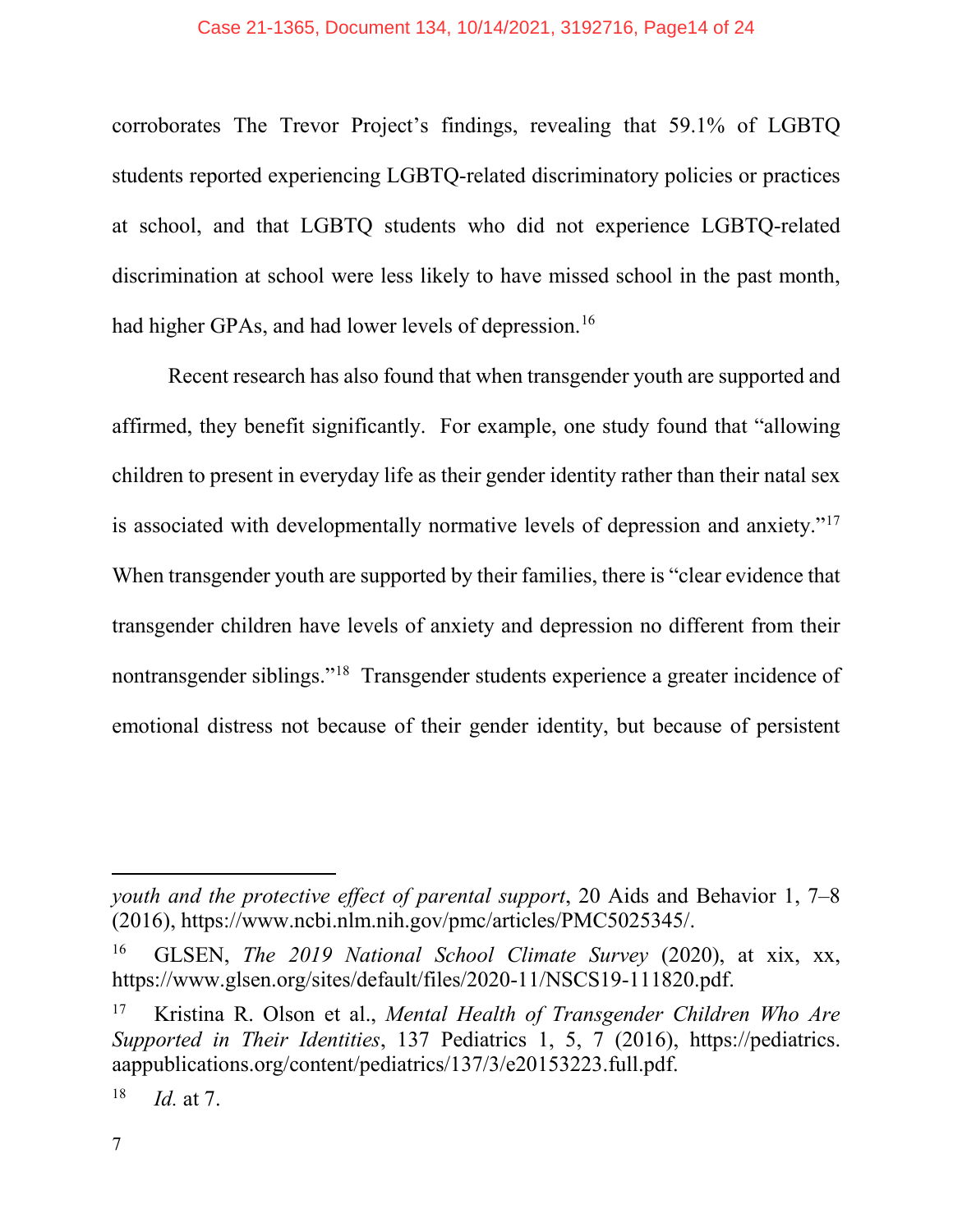discrimination by those around them.<sup>19</sup> By ensuring that transgender youth are able to participate in school athletics consistent with their gender identities, the CIAC's policy removes a painful line of exclusion and provides transgender youth with equal opportunity and access in education. Affirming the District Court's order in favor of Defendants-Appellees is necessary to support the health and wellbeing of transgender youth and protect them from the harms caused by discrimination.

# <span id="page-14-0"></span>**II. Allowing Transgender Youth Access to Participation on Sports Teams That Correspond with Their Gender Identities Provides a Myriad of Benefits.**

The Trevor Project maintains data regarding the people who use its crisis and suicide prevention services.<sup>[20](#page-14-3)</sup> Supervisors for The Trevor Project's crisis services regularly assist transgender youth in navigating sports-related issues.<sup>[21](#page-14-4)</sup> Many transgender youth have reached out to The Trevor Project with specific concerns about participation in sports at their high schools.[22](#page-14-5) Terms like "sports" and

<span id="page-14-5"></span><sup>22</sup> *Id.*

<span id="page-14-2"></span><span id="page-14-1"></span> <sup>19</sup> Joanna Almeida et al., *Emotional Distress Among LGBT Youth: The Influence of Perceived Discrimination Based on Sexual Orientation*, 38 J. Youth & Adolescence 1001, 1002 (2009), https://www.ncbi.nlm.nih.gov/pmc/articles/ PMC3707280/pdf/nihms261853.pdf.

<span id="page-14-3"></span> $20$  This information is derived from anonymized data that The Trevor Project has collected, compiled, and reviewed on its platforms—TrevorLifeline, TrevorText, TrevorChat, and TrevorSpace—pertaining to youth expressing concerns regarding school athletics. To protect the privacy of the youth using its services, The Trevor Project does not make this data publicly available.

<span id="page-14-4"></span><sup>21</sup> *Id.*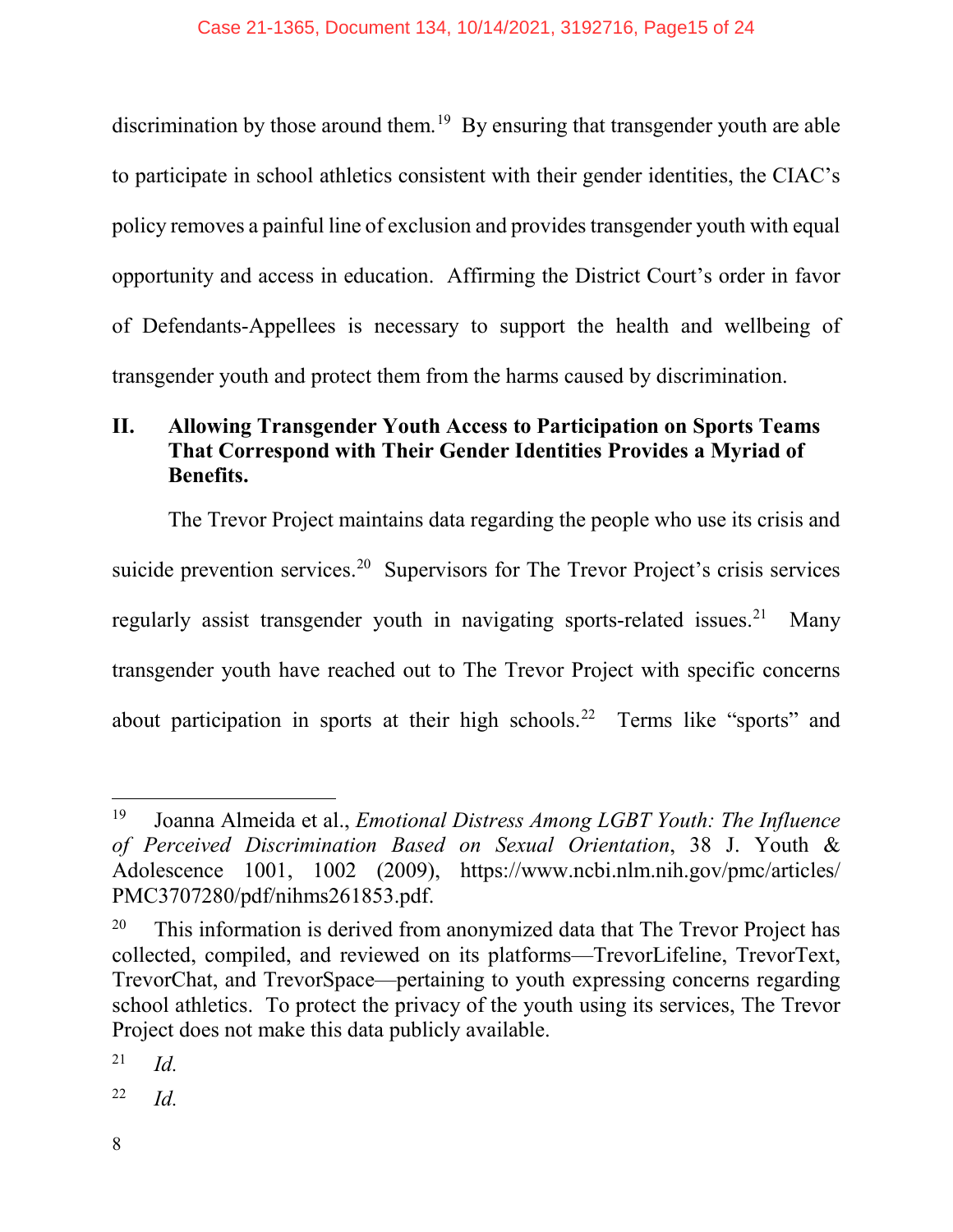#### Case 21-1365, Document 134, 10/14/2021, 3192716, Page16 of 24

"athlete" appear on TrevorText and TrevorChat hundreds of times.<sup>[23](#page-15-2)</sup> The Trevor Project's data confirm that the fear of being denied the opportunity to participate in sports is a recurring theme for transgender youth.<sup>24</sup>

Furthermore, The Trevor Project's 2021 research on LGBTQ youth sports participation found that 68% of LGBTQ youth had never participated in sports for a school or community league or club.<sup>[25](#page-15-4)</sup> Of the  $32\%$  of LGBTQ youth that did participate in sports, only 16% reported that they had heard positive things about LGBTQ people from a sports leader or coach.<sup>26</sup> Further, The Trevor Project's 2020 research into the well-being of LGBTQ youth athletes found that transgender and/or nonbinary youth had significantly lower rates of participation in sports compared to their cisgender LGBQ peers; youth who identified as transgender or nonbinary were nearly half as likely to report sports participation (17%) compared to cisgender LGBQ youth,  $27\%$  $27\%$  of whom reported participating in sports.<sup>27</sup> Even so, Trevor's research also revealed that transgender and nonbinary youth's participation in sports is associated with positive well-being indicators. For example, 27% of

<span id="page-15-2"></span> <sup>23</sup> *Id.*

<span id="page-15-3"></span><sup>24</sup> *Id.*

<span id="page-15-4"></span><sup>&</sup>lt;sup>25</sup> *See supra* note 13.

<span id="page-15-5"></span><span id="page-15-1"></span>*Id.* 

<span id="page-15-6"></span><span id="page-15-0"></span><sup>27</sup> The Trevor Project, *Research Brief: The Well-Being of LGBTQ Youth Athletes* (Aug. 31, 2020), https://www.thetrevorproject.org/research-briefs/the-well-beingof-lgbtq-youth-athletes/.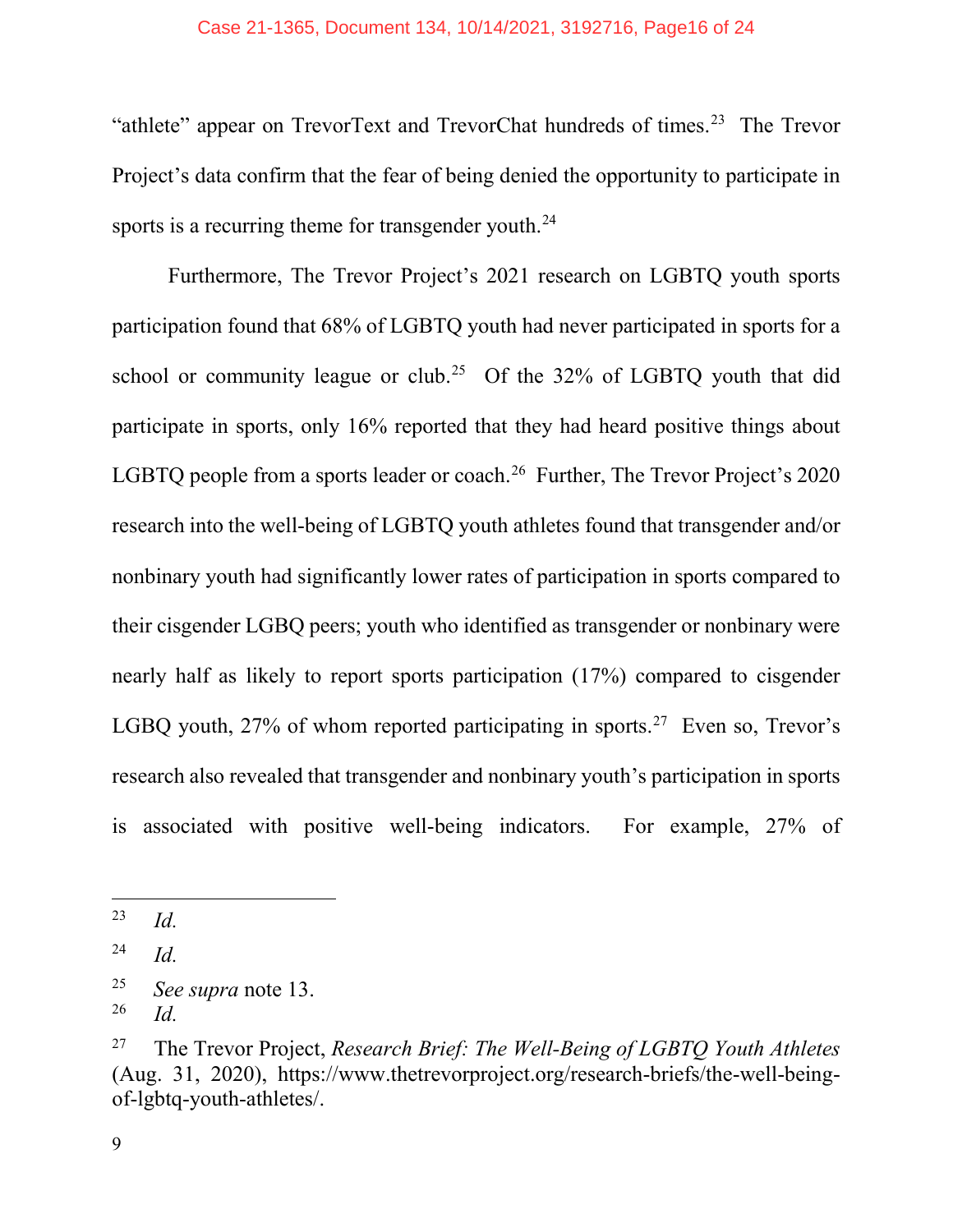#### Case 21-1365, Document 134, 10/14/2021, 3192716, Page17 of 24

transgender/nonbinary youth who participated in sports reported receiving mostly A's, whereas only 19% of transgender/nonbinary youth reported receiving mostly A's in school when they did not participate in sports.<sup>[28](#page-16-1)</sup>

Building on its commitment to prevent suicide among LGBTQ youth athletes, The Trevor Project spent months meeting with LGBTQ athletes to understand the challenges they face in youth sports.[29](#page-16-2) Participants shared that when surrounded by support and encouragement from teammates, transgender youth athletes thrived.<sup>[30](#page-16-3)</sup> This is consistent with The Trevor Project's experience in its crisis services, as transgender youth regularly report to counselors that their participation in sports teams is an integral part of their lives and a source of positive energy.<sup>31</sup> Many students expressed that participating in sports built their self-esteem, created bonds with their peers, and supported their academic success.<sup>32</sup> For one transgender student who had been kicked out of her home after she transitioned, participating on a track team was a source of resilience and hope for the future.<sup>[33](#page-16-6)</sup> Another student

<span id="page-16-1"></span><span id="page-16-0"></span> <sup>28</sup> *Id.*

<span id="page-16-2"></span> $29$  These accounts are derived from anonymized interviews of LGBTQ athletes conducted by The Trevor Project in the summer of 2020.

<span id="page-16-3"></span><sup>30</sup> *Id.*

<span id="page-16-4"></span><sup>31</sup> *See supra* note 20.

<span id="page-16-5"></span><sup>32</sup> *Id.*

<span id="page-16-6"></span><sup>33</sup> *Id.*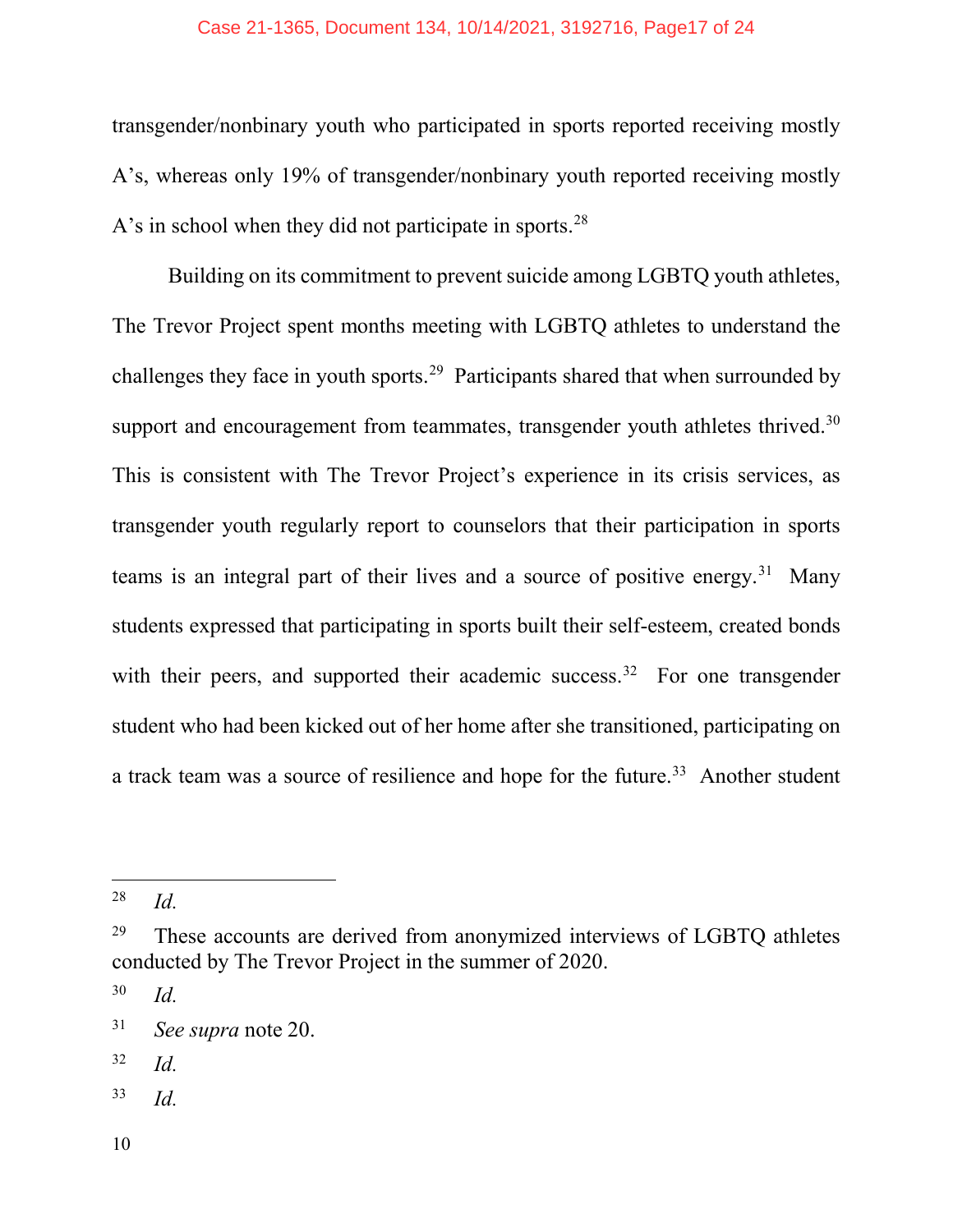shared that their team is their only refuge.<sup>34</sup> A third shared that their coach was their "go-to" person that they were able to talk to about their challenges as a transgender youth. [35](#page-17-2) Participation policies like that of CIAC are essential to ensuring that transgender youth maintain these positive experiences and are included in an important source of community and support. This is especially true given another statistic identified through The Trevor Project's research; LGBTQ youth who report having at least one accepting adult were 40% less likely to report a suicide attempt in the past year.<sup>[36](#page-17-3)</sup> Coaches, trainers, and others associated with sports can serve as that critical adult.

Inclusive participation policies remove the barriers and emotional hardships transgender youth already experience when participating in sports. Transgender students frequently express that they hope to be valued for their contributions to their school sports teams, just as other students are, and that they will not be excluded from participation simply for being transgender.<sup>[37](#page-17-4)</sup> Yet, many transgender students express fear and distress that they will be prevented from playing, kicked off, or

<span id="page-17-1"></span> <sup>34</sup> *Id.*

<span id="page-17-2"></span><sup>35</sup> *Id.*

<span id="page-17-3"></span><span id="page-17-0"></span><sup>36</sup> The Trevor Project, *Research Brief: Accepting Adults Reduce Suicide Attempts Among LGBTQ Youth* (June 27, 2019), https://www.thetrevorproject.org/2019/ 06/27/research-brief-accepting-adults-reduce-suicide-attempts-among-lgbtqyouth/.

<span id="page-17-4"></span><sup>37</sup> *See supra* note 20.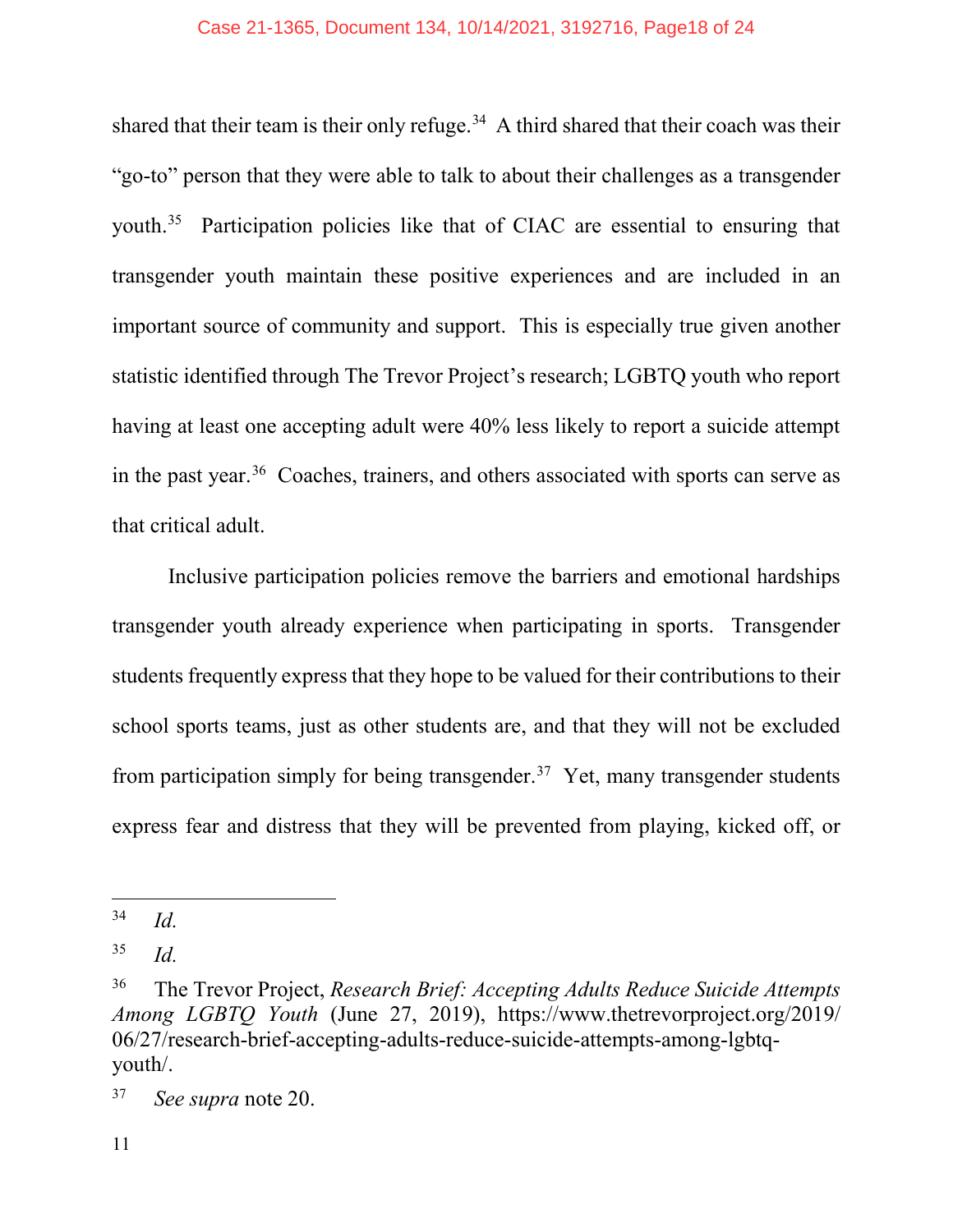#### Case 21-1365, Document 134, 10/14/2021, 3192716, Page19 of 24

excluded from sports that they love.<sup>38</sup> A transgender basketball player who had played since childhood worried that if they transitioned they would not be able to play the sport in college.[39](#page-18-1) A disabled transgender student expressed that they would have to give up on training for a Paralympic team because of the policies excluding transgender athletes.[40](#page-18-2) Transgender students in Connecticut will experience similar forms of emotional turmoil and pain if this Court does not allow CIAC's policy to be enforced, as the policy removes unnecessary attention from a youth's transgender status and ensures that they are welcome on teams that align with who they are.

Many transgender students who contacted the Trevor Project expressed their pain and distress at being excluded from sports because they are transgender. While the fear of losing their team was agonizing for many transgender students, the pain of being excluded from participation was even worse.<sup>41</sup> One student told a counselor that their sport was the thing they loved most in the world—and that the only thing that would ever make them happy again would be getting it back.<sup>42</sup>

In surveying youth sports participation across nearly 35,000 LGBTQ youth, The Trevor Project received numerous responses from transgender, nonbinary, and

- <span id="page-18-1"></span><sup>39</sup> *Id.*
- <span id="page-18-2"></span><sup>40</sup> *Id.*
- <span id="page-18-3"></span><sup>41</sup> *Id.*
- <span id="page-18-4"></span><sup>42</sup> *Id.*

<span id="page-18-0"></span> <sup>38</sup> *Id.*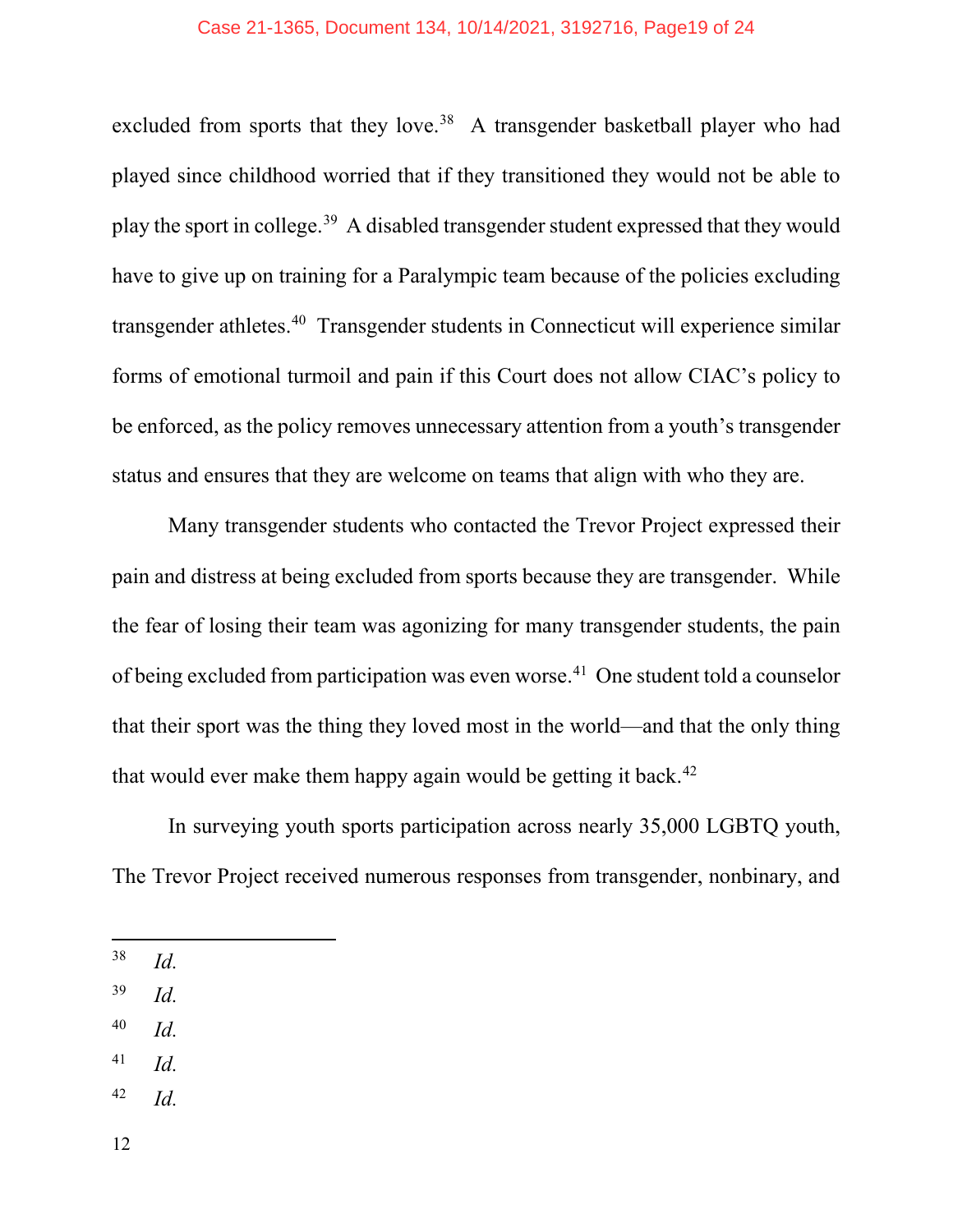#### Case 21-1365, Document 134, 10/14/2021, 3192716, Page20 of 24

gender questioning youth regarding the importance of sports participation in their lives.<sup>43</sup> Many transgender youth described how participating in sports helped their mental health.<sup>[44](#page-19-2)</sup> One young person noted that sports "help me cope with gender dysphoria and depression."[45](#page-19-3) Another agreed, "I find that sports are a good way to distract me from negative thoughts."<sup>46</sup> Many transgender youth shared that participating in sports helped reduce anxiety.[47](#page-19-5) Several others described how sports helped them manage various stressors, such as pressure at school, difficult home environments, or tension around their gender identity.<sup>[48](#page-19-6)</sup>

Comradery, community, and personal wellness were common reasons why LGBTQ people reported choosing to participate in sports.<sup>[49](#page-19-7)</sup> Many LGBTQ youth who participated in sports emphasized the value of the connections and friendships they developed with their teammates as well as the benefits to their personal

- <span id="page-19-5"></span><sup>47</sup> *Id.*
- <span id="page-19-6"></span><sup>48</sup> *Id.*
- <span id="page-19-7"></span><sup>49</sup> *Id.*

<span id="page-19-1"></span><sup>&</sup>lt;sup>43</sup> The Trevor Project's 2020 survey asked LGBTQ youth two short-answer questions about sports participation. While not all responses were included in the research brief, *see supra* note 13, The Trevor Project shares additional responses it received from transgender, nonbinary, and gender-questioning youth this brief.

<span id="page-19-2"></span><span id="page-19-0"></span><sup>44</sup> *Id.*

<span id="page-19-3"></span><sup>45</sup> *Id.*

<span id="page-19-4"></span><sup>46</sup> *Id.*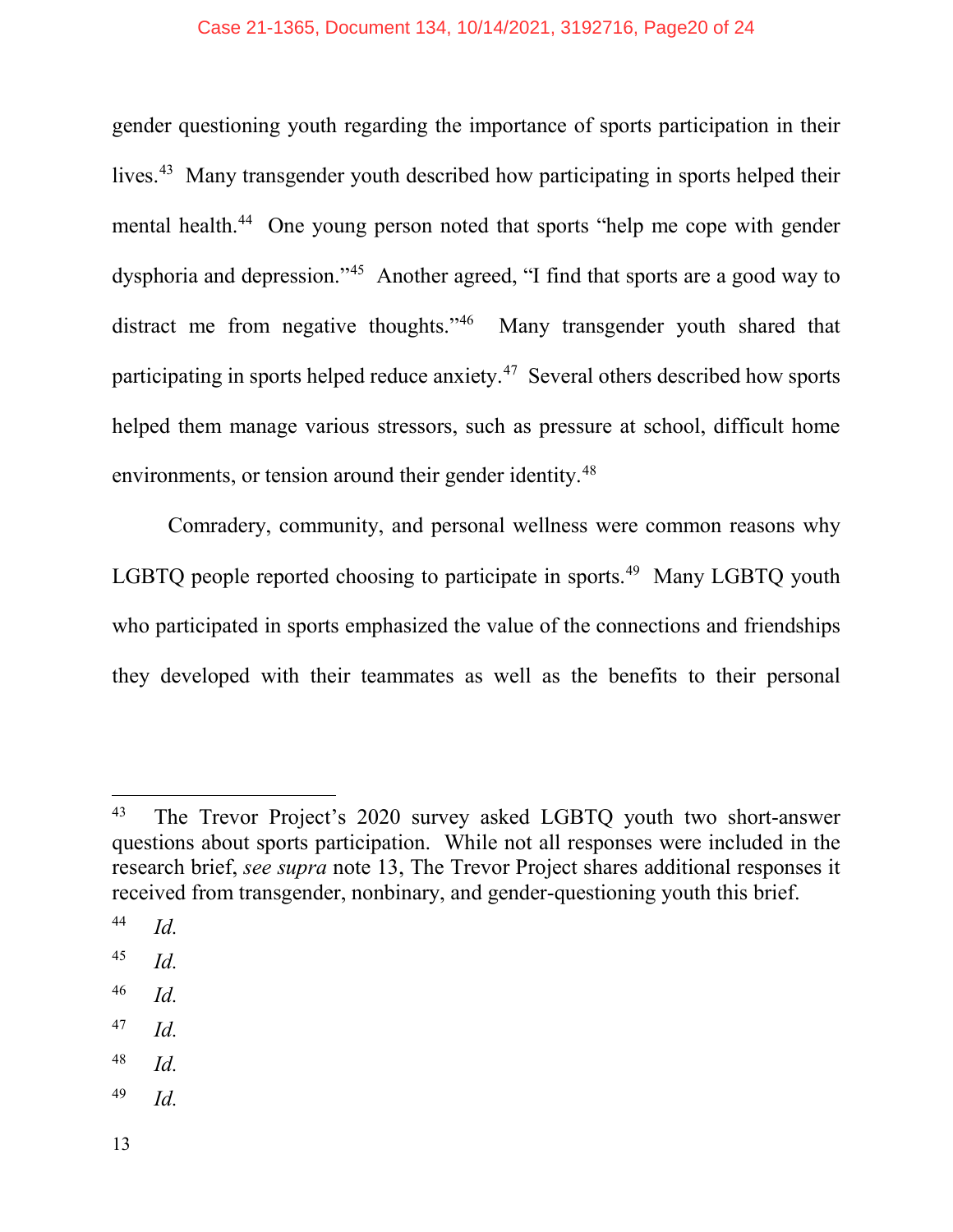#### Case 21-1365, Document 134, 10/14/2021, 3192716, Page21 of 24

wellness.<sup>[50](#page-20-1)</sup> One transgender youth noted that having the structure of scheduled times to play sports helps them stay active, while another reported that they enjoy being healthy and that being part of a team pushes them.<sup>[51](#page-20-2)</sup> In particular, a number of transgender youth that participate in track and field emphasized that it was a great way to stay in shape, challenge their body, and find a community.<sup>52</sup> Several other transgender youth emphasized that being part of a team provides a community that values them for who they are.<sup>53</sup> A high school player shared, "I've met some of my closest friends through being an athlete."[54](#page-20-5) Another shared that their teammates were like their family.<sup>[55](#page-20-6)</sup>

The common thread is that inclusive policies like that of CIAC send a message that transgender youth are wanted and welcome in their school community. In sharp contrast, exclusionary policies send the message that transgender youth are unwanted and alone. No young person should be barred from the benefits of sports participation—friendship, fun, and stress relief—due to their gender identity. Transgender youth fundamentally need and deserve the same respect, support, and

- <span id="page-20-1"></span><span id="page-20-0"></span>50 *Id.*
- <span id="page-20-2"></span><sup>51</sup> *Id.*
- <span id="page-20-3"></span><sup>52</sup> *Id.*
- <span id="page-20-4"></span><sup>53</sup> *Id.*
- <span id="page-20-5"></span><sup>54</sup> *Id.*
- <span id="page-20-6"></span><sup>55</sup> *Id.*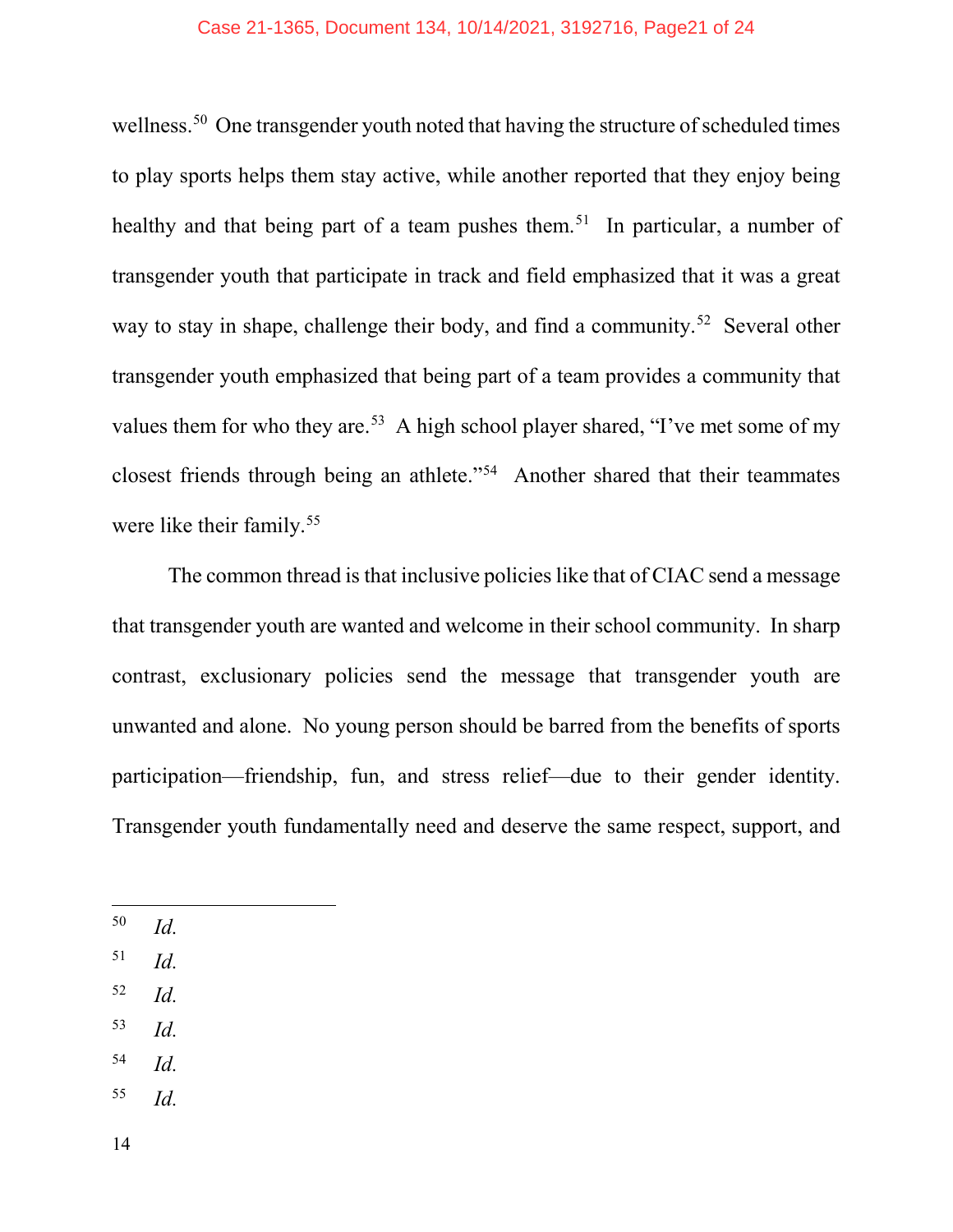#### Case 21-1365, Document 134, 10/14/2021, 3192716, Page22 of 24

access to school sports as their peers. CIAC's participation policy is a significant step in the right direction.

### **CONCLUSION**

<span id="page-21-0"></span>Transgender youth simply want the same opportunities as their classmates. CIAC's inclusive participation policy ensures that transgender youth are able to participate in sports and takes a significant step in preventing incredibly harmful prejudices and stigma against transgender youth. Even for those transgender youth who may never join a sports team, benefits flow from knowing that their schools welcome them with equal opportunity under the law. For the foregoing reasons, The Trevor Project respectfully requests that this Court affirm the District Court's order granting Defendants-Appellee's motion to dismiss and enter judgement in favor of Defendants-Appellees.

Dated: October 12, 2021

Respectfully submitted,

*/s/ Shireen Barday* Shireen Barday GIBSON, DUNN & CRUTCHER LLP 200 Park Avenue New York, NY 10166-0193 Telephone: 212.351.2621 Facsimile: 212.817.9421 E-mail: SBarday@gibsondunn.com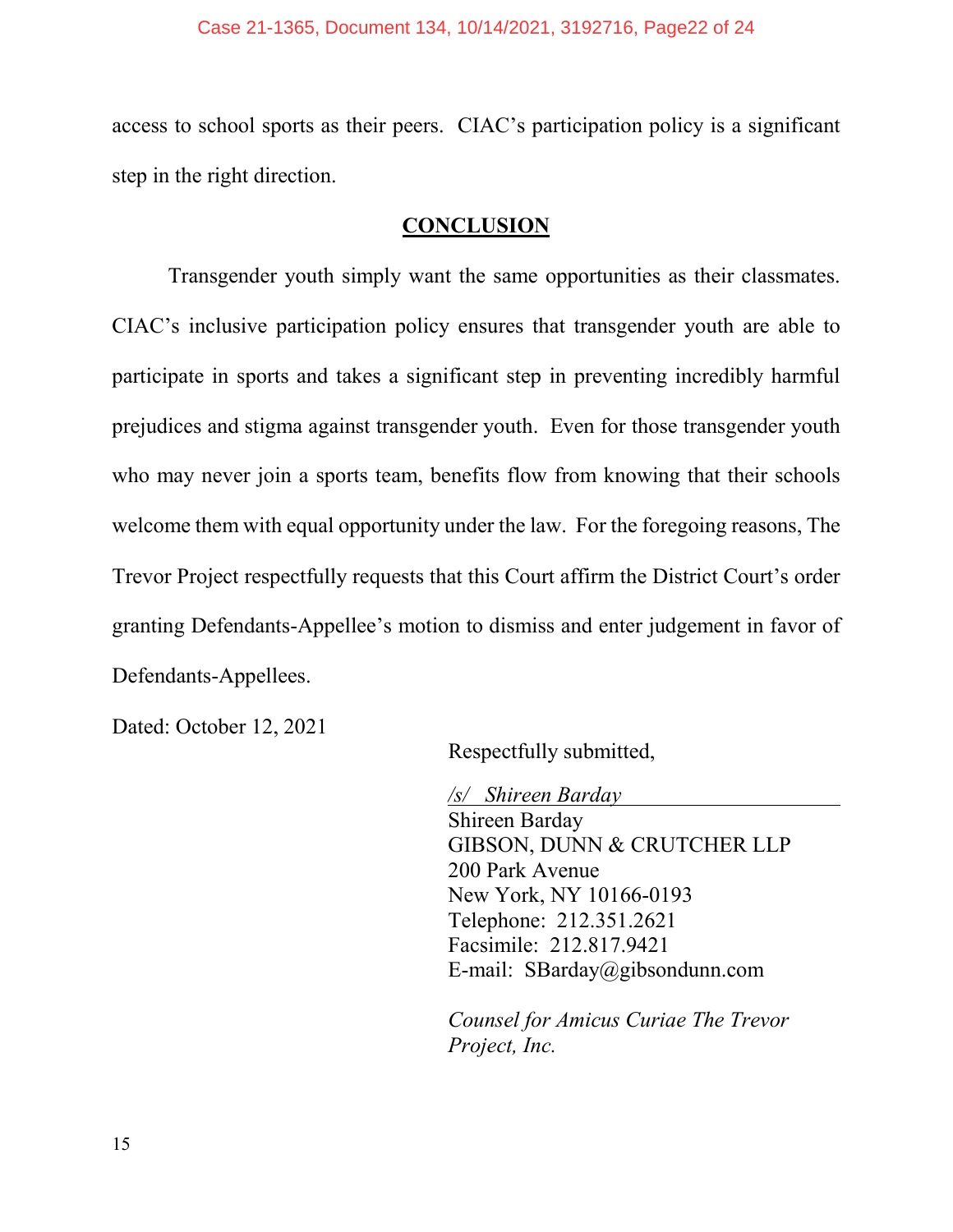### **CERTIFICATE OF COMPLIANCE**

Pursuant to Fed. R. App. P.  $29(a)(5)(G)$  and Local Rules  $29.1(c)$  and  $32.1(a)(4)(A)$ , I certify that this brief complies with the length limitation because this brief contains 3,061 words, excluding the parts of the brief exempted by Fed. R. App. P. 32(f).

Pursuant to Fed. R. App. P. 32(a)(5) and 32(a)(6), as well as Local Rule 32.1, this brief complies with the typeface and type style requirements because this brief has been prepared in a proportionately spaced typeface using Microsoft Word 2010 Times New Roman 14-point font.

Date: October 12, 2021

Shireen Barday GIBSON, DUNN & CRUTCHER LLP 200 Park Avenue New York, NY 10166-0193 Telephone: 212.351.2621 Facsimile: 212.817.9421 E-mail: SBarday@gibsondunn.com

*/s/ Shireen Barday* Shireen Barday